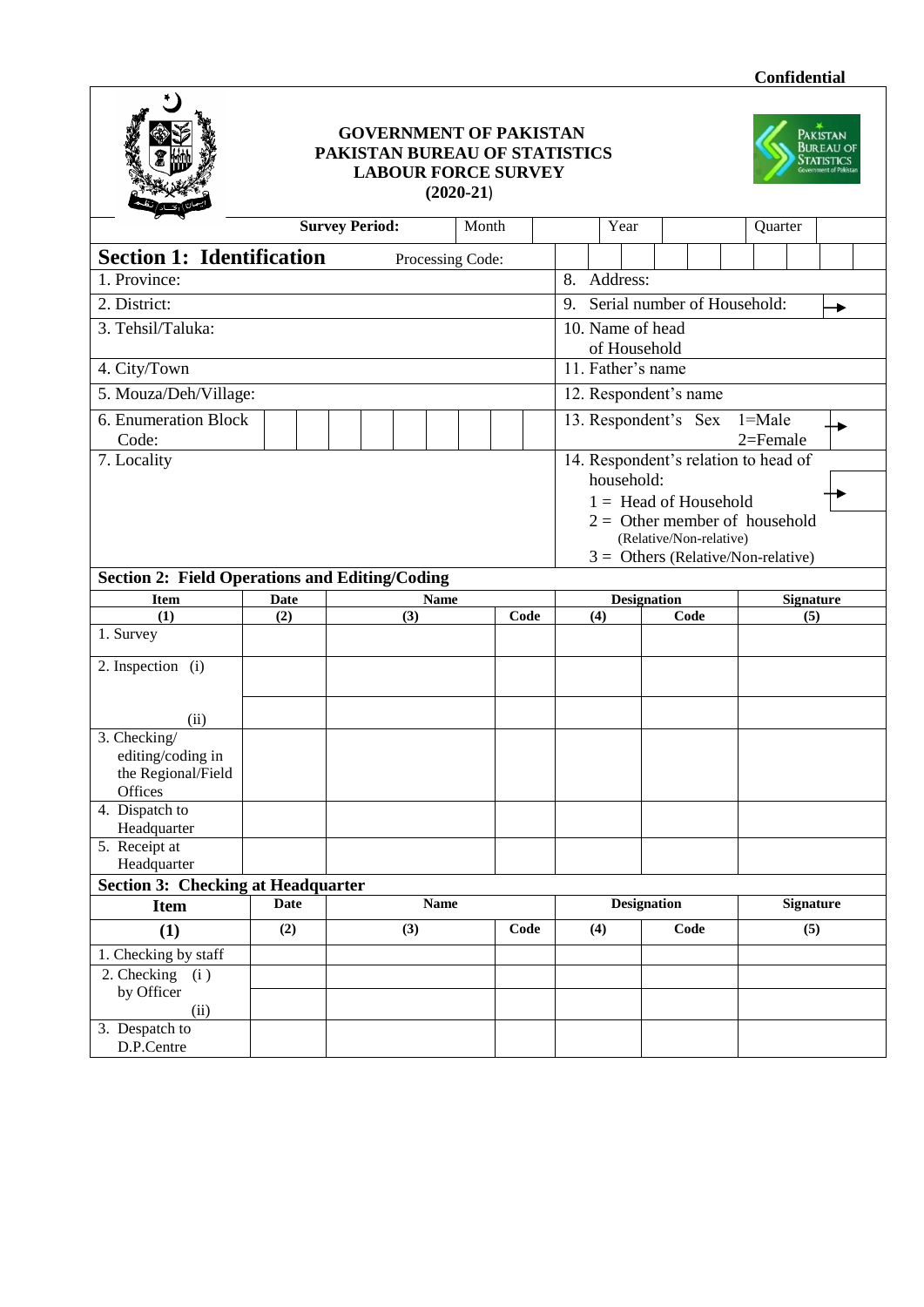|                 | SECTION 4: HOUSEHOLD COMPOSITION AND DEMOGRAPHIC INFORMATION |                                        |                         |               |                               |                                 |                           |                                 |
|-----------------|--------------------------------------------------------------|----------------------------------------|-------------------------|---------------|-------------------------------|---------------------------------|---------------------------|---------------------------------|
| S. No           | <b>Name</b><br>of<br>household                               | What is (Name)                         | Present                 | Gender        | How<br>old                    | For<br>all                      |                           | For all persons                 |
|                 | members who usually<br>live here. Do not list                | <br>Relationship to<br>head of the     | status                  |               | was<br>(Name) at<br>(his/her) | persons 10<br>years and<br>over | Literacy                  | <b>Education</b><br>Level       |
|                 | guests, visitors, etc.                                       | household?                             |                         |               | last<br>birthday?             |                                 | $Can$<br>read and         | 01. No formal<br>education      |
|                 |                                                              |                                        |                         |               |                               |                                 | write with                | 02. Nursery but<br>below K.G.   |
|                 |                                                              |                                        |                         |               |                               |                                 | understand<br>-ing in any | 03. K.G but<br>below            |
|                 |                                                              |                                        |                         |               |                               |                                 | language?                 | primary                         |
|                 |                                                              | 1. Head<br>of<br>household             | 1. Present              | 1. Male       |                               | What                            | 1. Yes                    | 04. Primary but<br>below middle |
|                 |                                                              | 2. Spouse<br>3. Son/daughter           | 2. Temporaily<br>absent | 2. Female     | Enter age<br>in               | is                              | 2. No                     | 05. Middle but<br>below matric  |
|                 |                                                              | (unmarried)<br>4. Son/daughter         |                         | 3. Trans-     | completed<br>years            | current                         |                           | 06. Matric but<br>below         |
|                 |                                                              | (married)<br>5. Father/mother          |                         | gander        |                               | marital                         |                           | intermediate<br>07. Inter. but  |
|                 |                                                              | 6. Brother/sister<br>7. Other relative |                         |               |                               | status?                         |                           | below degree<br>08. Degree in   |
|                 |                                                              | 8. Servant<br>9. Non relative          |                         |               |                               | 1. Never                        |                           | engineering<br>09. Degree in    |
|                 |                                                              |                                        |                         |               |                               | married                         |                           | medicine<br>10. Degree in       |
|                 |                                                              |                                        |                         |               |                               | 2. Married                      |                           | computer<br>11. Degree in       |
|                 |                                                              |                                        |                         |               |                               | 3. Widow/<br>Widower            |                           | agriculture<br>12. Degree in    |
|                 |                                                              |                                        |                         |               |                               | 4. Divorced                     |                           | other<br>subjects               |
|                 |                                                              |                                        |                         |               |                               |                                 |                           | 13. M.A/M.Sc.<br>14. M.Phil     |
|                 |                                                              |                                        |                         |               |                               |                                 |                           | 15. Ph.D                        |
| (4.1)           | (4.2)                                                        | (4.3)<br>Code                          | (4.4)<br>Code           | (4.5)<br>Code | (4.6)                         | (4.7)<br>Code                   | (4.8)<br>Code             | (4.9)<br>Code                   |
| $\mathbf{1}$    |                                                              | 1                                      |                         |               |                               |                                 |                           |                                 |
| $\overline{2}$  |                                                              |                                        |                         |               |                               |                                 |                           |                                 |
| $\mathfrak{Z}$  |                                                              |                                        |                         |               |                               |                                 |                           |                                 |
| $\overline{4}$  |                                                              |                                        |                         |               |                               |                                 |                           |                                 |
| $\sqrt{5}$      |                                                              |                                        |                         |               |                               |                                 |                           |                                 |
| $6\,$           |                                                              |                                        |                         |               |                               |                                 |                           |                                 |
|                 |                                                              |                                        |                         |               |                               |                                 |                           |                                 |
| $\overline{7}$  |                                                              |                                        |                         |               |                               |                                 |                           |                                 |
| $\overline{8}$  |                                                              |                                        |                         |               |                               |                                 |                           |                                 |
| $\overline{9}$  |                                                              |                                        |                         |               |                               |                                 |                           |                                 |
| 10              |                                                              |                                        |                         |               |                               |                                 |                           |                                 |
| $\overline{11}$ |                                                              |                                        |                         |               |                               |                                 |                           |                                 |
|                 |                                                              |                                        |                         |               |                               |                                 |                           |                                 |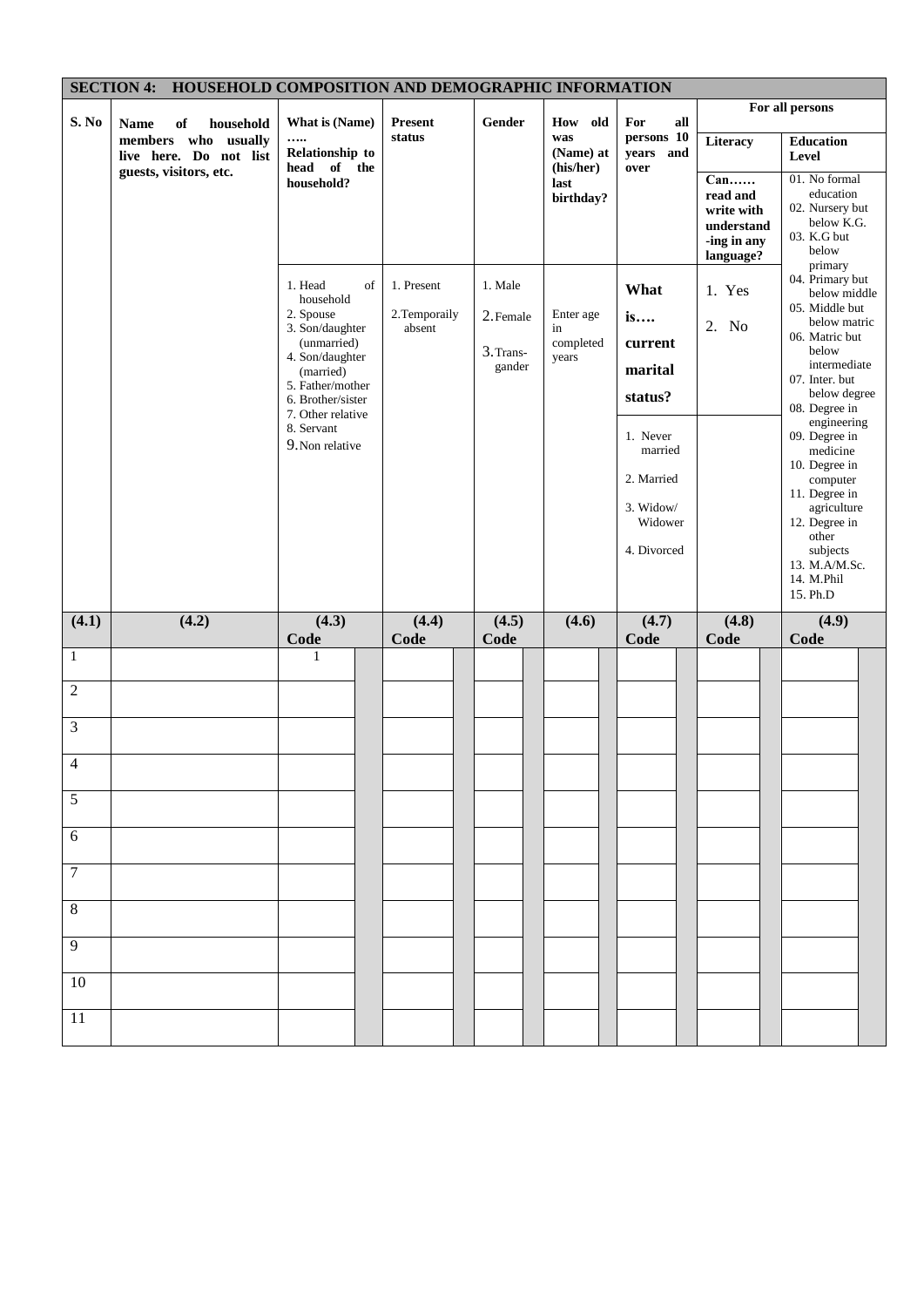| 5 years and<br>over                                                                                                                                                                                                                             |                                                                                                                                                                                                                                                                      |                                                                                                                                                                                                                                                          |                                             | For all persons 10 years and over                                                                          |    |                                                                                                                                                            |                                                                                                                                                           |                  |                                                      |                                                                                                                                                                                                                                                                                                    |  |
|-------------------------------------------------------------------------------------------------------------------------------------------------------------------------------------------------------------------------------------------------|----------------------------------------------------------------------------------------------------------------------------------------------------------------------------------------------------------------------------------------------------------------------|----------------------------------------------------------------------------------------------------------------------------------------------------------------------------------------------------------------------------------------------------------|---------------------------------------------|------------------------------------------------------------------------------------------------------------|----|------------------------------------------------------------------------------------------------------------------------------------------------------------|-----------------------------------------------------------------------------------------------------------------------------------------------------------|------------------|------------------------------------------------------|----------------------------------------------------------------------------------------------------------------------------------------------------------------------------------------------------------------------------------------------------------------------------------------------------|--|
| <b>Current</b>                                                                                                                                                                                                                                  |                                                                                                                                                                                                                                                                      | <b>Technical, Vocational and Educational</b>                                                                                                                                                                                                             |                                             |                                                                                                            |    |                                                                                                                                                            |                                                                                                                                                           | <b>Migration</b> |                                                      |                                                                                                                                                                                                                                                                                                    |  |
| <b>Enrolment</b><br>01. Currently not<br>enrolled<br>02. Nursery<br>03. K.G<br>04. Primary<br>05. Middle<br>06. Matric                                                                                                                          | technical,<br>Yes on job<br>10. During last year<br>11. $2-3$ years ago                                                                                                                                                                                              | <b>Training/Courses</b><br>Has ever completed/ currently receiving any<br>vocational<br>and<br>training/courses such as auto or engine mechanics,<br>carpentry, typing, computer, tailoring etc.<br>If YES describe the type and<br>duration of training | educational                                 | Provider<br>Training/<br><b>Courses</b><br>$1.$ Govt. $/$<br>Public<br>Technical/<br>Vocational            | of | <b>How long</b><br>has (Name)<br>been living<br>in this<br>district?<br>1. Since<br>birth                                                                  | Previous district of<br>residence<br>before moving here.<br>(Give name of the<br>district. If abroad give<br>name of the country<br>and skip to Col. 4.18 | (Name)           | <b>Previous</b><br>residence<br>was<br>located<br>in | Main reason<br>for migration.<br>01. Job transfer<br>02. Found a job<br>03. Searching<br>for a job<br>04. Searching<br>for a better                                                                                                                                                                |  |
| 07. Intermediate<br>08. Graduation in<br>engineering<br>09. Graduation<br>in medicine<br>10. Graduation in<br>computer<br>11. Graduation in<br>agriculture<br>12. Graduation in<br>other<br>subjects<br>13. M.A/M.Sc<br>14. M.Phil<br>15. Ph.D. | 12.4-5 years ago<br>13.6-7 years ago<br>14. 8 years or more<br>ago<br>Yes off job<br>15. During last year<br>16. $2-3$ years ago<br>17.4-5 years ago<br>18.6-7 years ago<br>19. 8 years or more<br>ago<br>20. Currently<br>receiving<br>21. No (Skip to<br>Col.4.15) | Type of Training<br>(Detail of Type of<br><b>Training</b><br>given<br>Annex-D<br>in<br><b>Manual</b><br>of<br><i>Instructions</i> )                                                                                                                      | Duration<br>οf<br>training<br>(in<br>weeks) | Institute<br>2. Private<br>Technical/<br>Vocational<br>Institute<br>3. Informal<br>apprentice<br>(Specify) |    | (Go to next<br>person)<br>2. Less than<br>one year<br>$3.1 \text{ years}$<br>4. 2 years<br>5. 3 years<br>6. 4 years<br>7.5-9 years<br>8.10 years<br>& over | $(Annex-E$ Manual<br>of Instructions)                                                                                                                     |                  | 1.Rural<br>2. Urban                                  | agriculture<br>land<br>05. Education<br>06. Business<br>07. Health<br>08. Marriage<br>09. With<br>parents<br>10. With spouse<br>11. With son/<br>daughter<br>12. Change of<br>residence<br>13. Returned to<br>his home<br>14. Security/<br>Law $&$<br>order<br>situation<br>15. Other<br>(Specify) |  |
| (4.10)<br>Code                                                                                                                                                                                                                                  | (4.11)<br>Code                                                                                                                                                                                                                                                       | (4.12)<br>Code                                                                                                                                                                                                                                           | (4.13)<br>(No. of<br>Weeks)                 | (4.14)<br>Code                                                                                             |    | (4.15)<br>Code                                                                                                                                             | (4.16)                                                                                                                                                    | Code             | (4.17)<br>Code                                       | (4.18)<br>Code                                                                                                                                                                                                                                                                                     |  |
|                                                                                                                                                                                                                                                 |                                                                                                                                                                                                                                                                      |                                                                                                                                                                                                                                                          |                                             |                                                                                                            |    |                                                                                                                                                            |                                                                                                                                                           |                  |                                                      |                                                                                                                                                                                                                                                                                                    |  |
|                                                                                                                                                                                                                                                 |                                                                                                                                                                                                                                                                      |                                                                                                                                                                                                                                                          |                                             |                                                                                                            |    |                                                                                                                                                            |                                                                                                                                                           |                  |                                                      |                                                                                                                                                                                                                                                                                                    |  |
|                                                                                                                                                                                                                                                 |                                                                                                                                                                                                                                                                      |                                                                                                                                                                                                                                                          |                                             |                                                                                                            |    |                                                                                                                                                            |                                                                                                                                                           |                  |                                                      |                                                                                                                                                                                                                                                                                                    |  |
|                                                                                                                                                                                                                                                 |                                                                                                                                                                                                                                                                      |                                                                                                                                                                                                                                                          |                                             |                                                                                                            |    |                                                                                                                                                            |                                                                                                                                                           |                  |                                                      |                                                                                                                                                                                                                                                                                                    |  |
|                                                                                                                                                                                                                                                 |                                                                                                                                                                                                                                                                      |                                                                                                                                                                                                                                                          |                                             |                                                                                                            |    |                                                                                                                                                            |                                                                                                                                                           |                  |                                                      |                                                                                                                                                                                                                                                                                                    |  |
|                                                                                                                                                                                                                                                 |                                                                                                                                                                                                                                                                      |                                                                                                                                                                                                                                                          |                                             |                                                                                                            |    |                                                                                                                                                            |                                                                                                                                                           |                  |                                                      |                                                                                                                                                                                                                                                                                                    |  |
|                                                                                                                                                                                                                                                 |                                                                                                                                                                                                                                                                      |                                                                                                                                                                                                                                                          |                                             |                                                                                                            |    |                                                                                                                                                            |                                                                                                                                                           |                  |                                                      |                                                                                                                                                                                                                                                                                                    |  |
|                                                                                                                                                                                                                                                 |                                                                                                                                                                                                                                                                      |                                                                                                                                                                                                                                                          |                                             |                                                                                                            |    |                                                                                                                                                            |                                                                                                                                                           |                  |                                                      |                                                                                                                                                                                                                                                                                                    |  |
|                                                                                                                                                                                                                                                 |                                                                                                                                                                                                                                                                      |                                                                                                                                                                                                                                                          |                                             |                                                                                                            |    |                                                                                                                                                            |                                                                                                                                                           |                  |                                                      |                                                                                                                                                                                                                                                                                                    |  |
|                                                                                                                                                                                                                                                 |                                                                                                                                                                                                                                                                      |                                                                                                                                                                                                                                                          |                                             |                                                                                                            |    |                                                                                                                                                            |                                                                                                                                                           |                  |                                                      |                                                                                                                                                                                                                                                                                                    |  |
|                                                                                                                                                                                                                                                 |                                                                                                                                                                                                                                                                      |                                                                                                                                                                                                                                                          |                                             |                                                                                                            |    |                                                                                                                                                            |                                                                                                                                                           |                  |                                                      |                                                                                                                                                                                                                                                                                                    |  |
|                                                                                                                                                                                                                                                 |                                                                                                                                                                                                                                                                      |                                                                                                                                                                                                                                                          |                                             |                                                                                                            |    |                                                                                                                                                            |                                                                                                                                                           |                  |                                                      |                                                                                                                                                                                                                                                                                                    |  |
|                                                                                                                                                                                                                                                 |                                                                                                                                                                                                                                                                      |                                                                                                                                                                                                                                                          |                                             |                                                                                                            |    |                                                                                                                                                            |                                                                                                                                                           |                  |                                                      |                                                                                                                                                                                                                                                                                                    |  |
|                                                                                                                                                                                                                                                 |                                                                                                                                                                                                                                                                      |                                                                                                                                                                                                                                                          |                                             |                                                                                                            |    |                                                                                                                                                            |                                                                                                                                                           |                  |                                                      |                                                                                                                                                                                                                                                                                                    |  |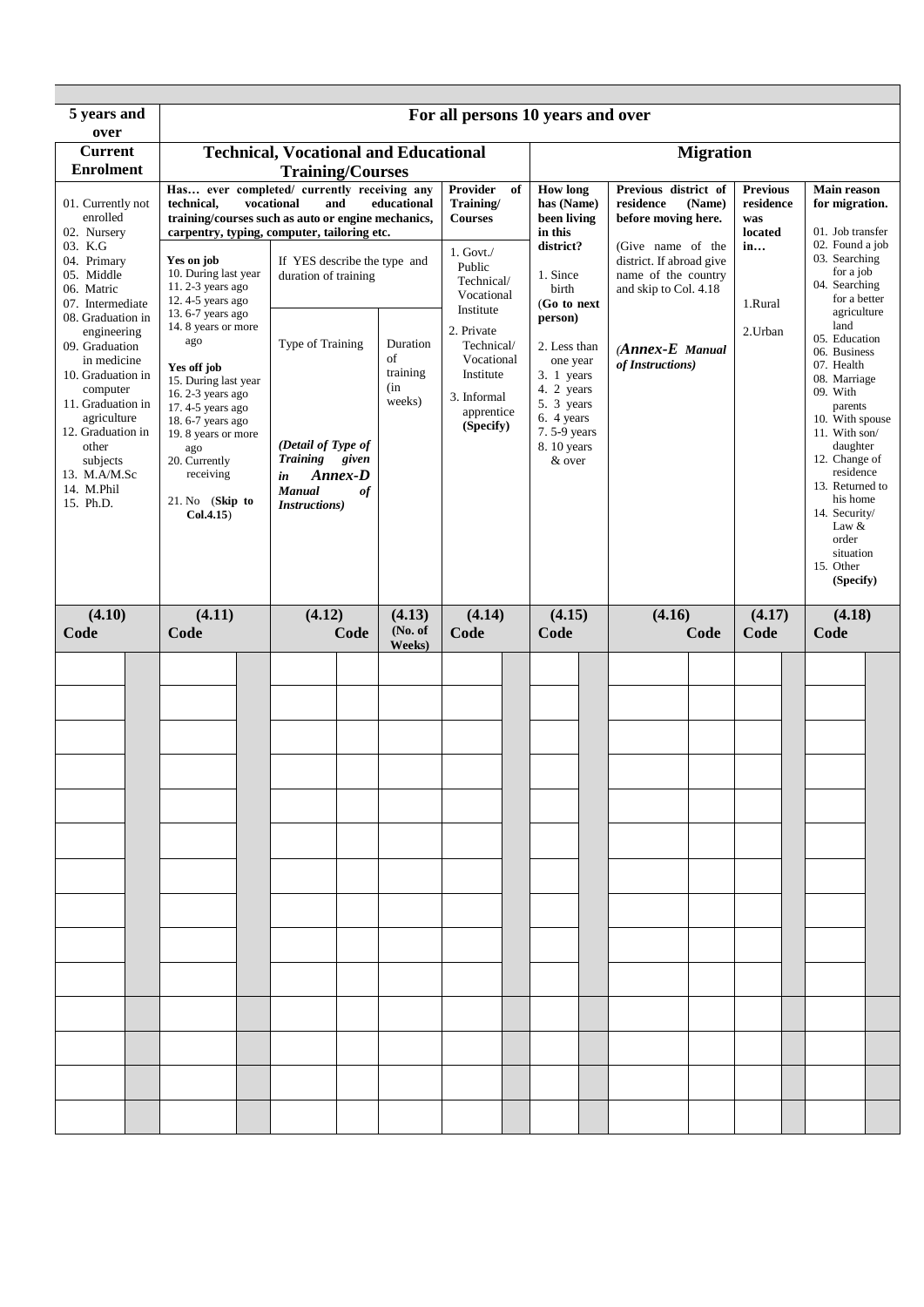|       |                                                                                                                                                                                                          | SECTION 4: HOUSEHOLD COMPOSITION AND DEMOGRAPHIC INFORMATION: DISABILITY STATUS<br>(For all Persons 05 Years and Over)                                                                                           |                                                                                                                                                                                                              |                                                                                                                                                                                                       |                                                                                                                                                                                                                                   |                                                                                                                                                                                                                                                                                                  |                                                                                                                                                                                                                                             |
|-------|----------------------------------------------------------------------------------------------------------------------------------------------------------------------------------------------------------|------------------------------------------------------------------------------------------------------------------------------------------------------------------------------------------------------------------|--------------------------------------------------------------------------------------------------------------------------------------------------------------------------------------------------------------|-------------------------------------------------------------------------------------------------------------------------------------------------------------------------------------------------------|-----------------------------------------------------------------------------------------------------------------------------------------------------------------------------------------------------------------------------------|--------------------------------------------------------------------------------------------------------------------------------------------------------------------------------------------------------------------------------------------------------------------------------------------------|---------------------------------------------------------------------------------------------------------------------------------------------------------------------------------------------------------------------------------------------|
|       | Do/Does<br>(Name's)<br>have<br>difficulty seeing,<br>even if wearing<br>glasses?<br>1. No<br>(No difficulty)<br>2. Yes<br>(Some difficulty)<br>3. Yes<br>(a lot of difficulty)<br>4. Cannot do at<br>all | Do/Does<br>(Names')<br>have<br>difficulty<br>hearing, even if<br>using a hearing<br>aid?<br>1. No<br>(No difficulty)<br>2. Yes<br>(Some difficulty)<br>3. Yes<br>(a lot of difficulty)<br>4. Cannot do at<br>all | Do/Does<br>(Names')<br>have<br>difficulty<br>walking<br><b>or</b><br>climbing steps?<br>1. No<br>(No difficulty)<br>2. Yes<br>(Some difficulty)<br>3. Yes<br>(a lot of difficulty)<br>4. Cannot do at<br>all | Do/Does<br>(Names')<br>have<br>difficulty<br>remembering or<br>concentrating?<br>1. No<br>(No difficulty)<br>2. Yes<br>(Some difficulty)<br>3. Yes<br>(a lot of difficulty)<br>4. Cannot do at<br>all | Do/Does<br>(Names') have<br>difficulty (with<br>self-care such<br>as) washing all<br>over or<br>dressing?<br>1. No<br>(No difficulty)<br>2. Yes<br>(Some difficulty)<br>3. Yes<br>(a lot of difficulty)<br>4. Cannot do at<br>all | Using<br>usual<br>(customary/loc<br>al) language,<br>do/does<br>(Names) have<br>difficulty<br>communicating<br>, for example<br>understanding<br>or being<br>understood?<br>1. No<br>(No difficulty)<br>2. Yes<br>(Some difficulty)<br>3. Yes<br>(a lot of difficulty)<br>4. Cannot do at<br>all | Do/Does<br>(Names')<br>receive any<br>cash/in-kind<br>benefits from<br>the<br>government<br>linked<br>to<br>your<br>disability?<br>Note: (In case<br>of code 3 or 4<br>in Col. 4.19 to<br>4.24 a asked<br>this question)<br>1. Yes<br>2. No |
| P.S.N | (4.19)                                                                                                                                                                                                   | (4.20)                                                                                                                                                                                                           | (4.21)                                                                                                                                                                                                       | (4.22)                                                                                                                                                                                                | (4.23)                                                                                                                                                                                                                            | (4.24)                                                                                                                                                                                                                                                                                           | (4.25)                                                                                                                                                                                                                                      |
|       | Code                                                                                                                                                                                                     | Code                                                                                                                                                                                                             | Code                                                                                                                                                                                                         | Code                                                                                                                                                                                                  | Code                                                                                                                                                                                                                              | Code                                                                                                                                                                                                                                                                                             | Code                                                                                                                                                                                                                                        |
|       |                                                                                                                                                                                                          |                                                                                                                                                                                                                  |                                                                                                                                                                                                              |                                                                                                                                                                                                       |                                                                                                                                                                                                                                   |                                                                                                                                                                                                                                                                                                  |                                                                                                                                                                                                                                             |

Ē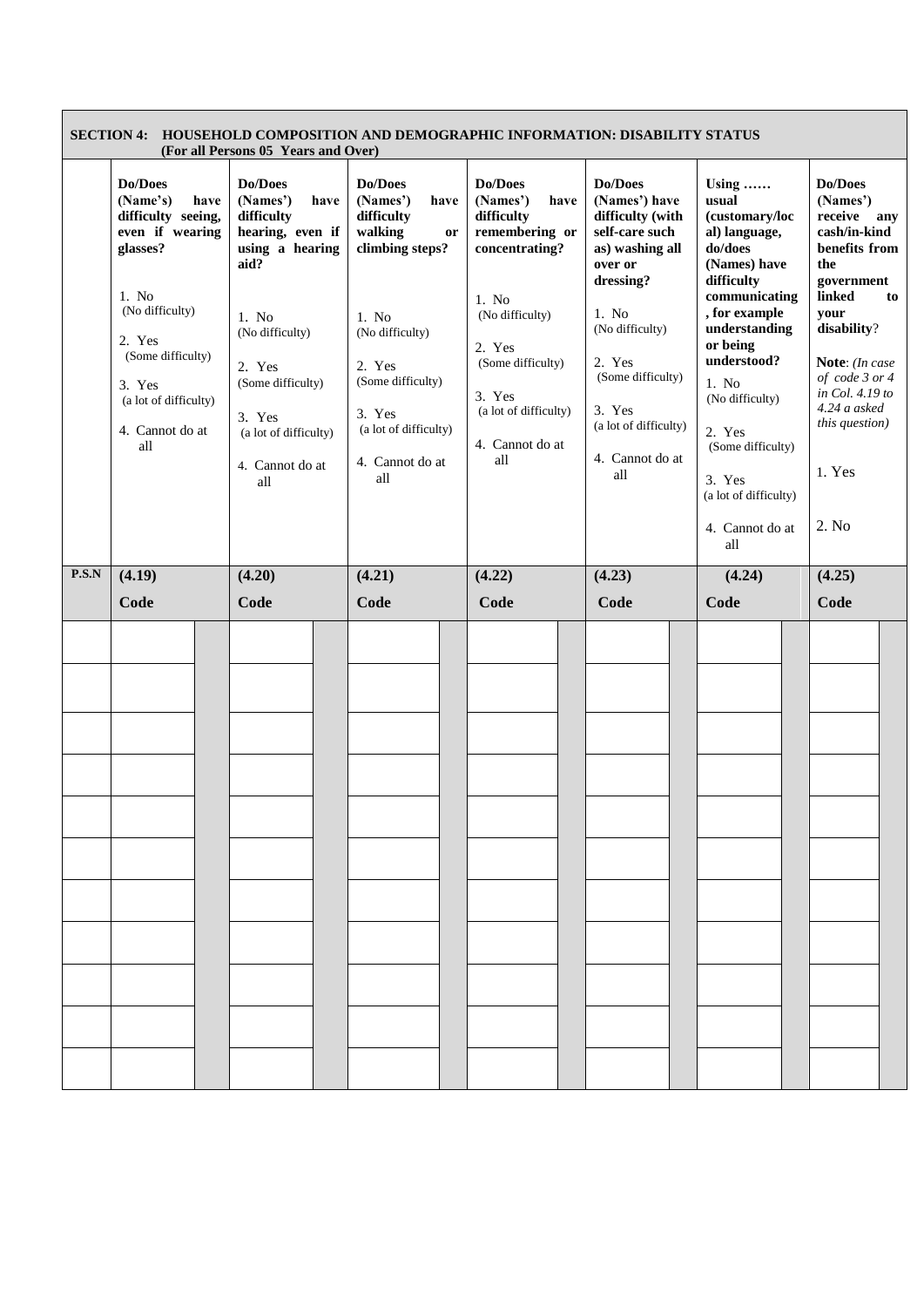|                     |                    |                       |                             | <b>SECTION-5: CURRENT ACTIVITY OF ALL HOUSEHOLD MEMBERS (10 Years of Age and Over)</b> |                         |
|---------------------|--------------------|-----------------------|-----------------------------|----------------------------------------------------------------------------------------|-------------------------|
|                     | Did do any         | Didhelp<br>to         | though<br><b>Even</b>       | Why did  not work last                                                                 | will<br>In<br>total     |
| <b>Transfer</b>     | work for pay,      | work for family       | (you/Name)                  | week?                                                                                  | (you/Name)<br>return    |
| all<br>persons      | profit or family   | gain in a family      | did not work,               | 01. Illness or injury                                                                  | this<br>to<br>same      |
| serial              | gain during last   | <b>business</b><br>or | last week did               | 02. Long term disability                                                               | job/business.           |
| numbers             | week, at least for | family<br>farm        | (you/he/she                 | 03. Strike or lockout<br>04. COVID-19                                                  |                         |
| 10 years            | one hour on any    | during<br>last        | have a paid job             | 05. Holiday, ramzan, vacation or leave                                                 |                         |
| of age &            | day?               | week?                 | or a business?              | of absence                                                                             | Within<br>1.<br>three   |
| over as<br>per Col. |                    |                       |                             | 06. Off-season inactivity                                                              | months or less          |
| 4.1 & 4.6           |                    |                       |                             | 07. Due to bad weather                                                                 |                         |
|                     | 1.Yes              | 1. Yes                | 1. Yes                      | 08. Due to mechanical or electrical<br>breakdown                                       | 2.<br>After<br>three    |
|                     |                    | (Skip to Col. 5.7)    |                             | 09. Due to shortage of raw materials or                                                | months                  |
|                     |                    |                       |                             | fuel                                                                                   |                         |
|                     | 2. No              | 2. No                 | 2. No (Skip to Col.<br>9.1) | 10. Educational and training leave                                                     | 3.<br>Once restrictions |
|                     |                    |                       |                             | 11. Maternity or parental leave                                                        | are lifted (Only        |
|                     |                    |                       |                             | 12. Other reasons i.e. reductions in<br>economic activity such as: lower               | for COVID-19)           |
|                     |                    |                       |                             | production due to less demand; or                                                      | Will not return<br>4.   |
|                     |                    |                       |                             | shortage of irrigation water; or load                                                  |                         |
|                     |                    |                       |                             | shedding (gas or electricity)                                                          | 5.<br>Don't know        |
|                     |                    |                       |                             | (Specify).                                                                             |                         |
|                     |                    |                       |                             | 13. Other voluntary or<br>personal<br>reasons, e.g. religious or social                |                         |
|                     |                    |                       |                             | activities or attended political                                                       |                         |
|                     |                    |                       |                             | gathering (Specify).                                                                   |                         |
|                     |                    |                       |                             | 14. Other<br>involuntary<br>reasons                                                    |                         |
|                     |                    |                       |                             | Violence/harassment<br>at<br>work                                                      |                         |
|                     |                    |                       |                             | place, Security/law and order<br>situation, etc.) (Specify)                            |                         |
| <b>P.S.N.</b>       | (5.1)              | (5.2)                 | (5.3)                       | (5.4)                                                                                  | (5.5)                   |
|                     | Code               | Code                  | Code                        | Code                                                                                   | Code                    |
|                     |                    |                       |                             |                                                                                        |                         |
|                     |                    |                       |                             |                                                                                        |                         |
|                     |                    |                       |                             |                                                                                        |                         |
|                     |                    |                       |                             |                                                                                        |                         |
|                     |                    |                       |                             |                                                                                        |                         |
|                     |                    |                       |                             |                                                                                        |                         |
|                     |                    |                       |                             |                                                                                        |                         |
|                     |                    |                       |                             |                                                                                        |                         |
|                     |                    |                       |                             |                                                                                        |                         |
|                     |                    |                       |                             |                                                                                        |                         |
|                     |                    |                       |                             |                                                                                        |                         |
|                     |                    |                       |                             |                                                                                        |                         |
|                     |                    |                       |                             |                                                                                        |                         |
|                     |                    |                       |                             |                                                                                        |                         |
|                     |                    |                       |                             |                                                                                        |                         |

**Note: -** Examples of activities that count as work are **(a) activities carried out by persons engaged for wages** in factories, business enterprises, farms, shops, service undertakings, and other economic units engaged in production of goods and services intended for sale on the market. Also, employees of government and other social and cultural institutions, hotels, restaurants, transport and communication **(b) home based activities** in (i) Agriculture: Growing or gathering field crops, fruits and vegetables, producing eggs, milk and food. Hunting animals and birds, catching fish, crabs and shellfish; burning charcoal:(ii) Milling and other food processing: Threshing and milling grain, making butter, ghee and cheese, slaughtering livestock, curing hides and skins, preserving meat and fish. Making beer and alcohol (iii) Handicrafts: Collecting, thatching and weaving materials, making mats, weaving baskets and mats, making clay pots, weaving cloth, dressmaking and tailoring, making furniture, (iv) Construction and major repairs: Construction of a dwelling, farm buildings, clearing land for construction, or the major renovation of a dwelling, private roads, wells and other private facilities; (v) Fetching water; (vi) Collecting firewood: Cutting or collecting firewood and building poles; and (vii) Other personal or community work activities: e.g. cooking food for labourers working on one's farm when food is provided as part of labourer's wages.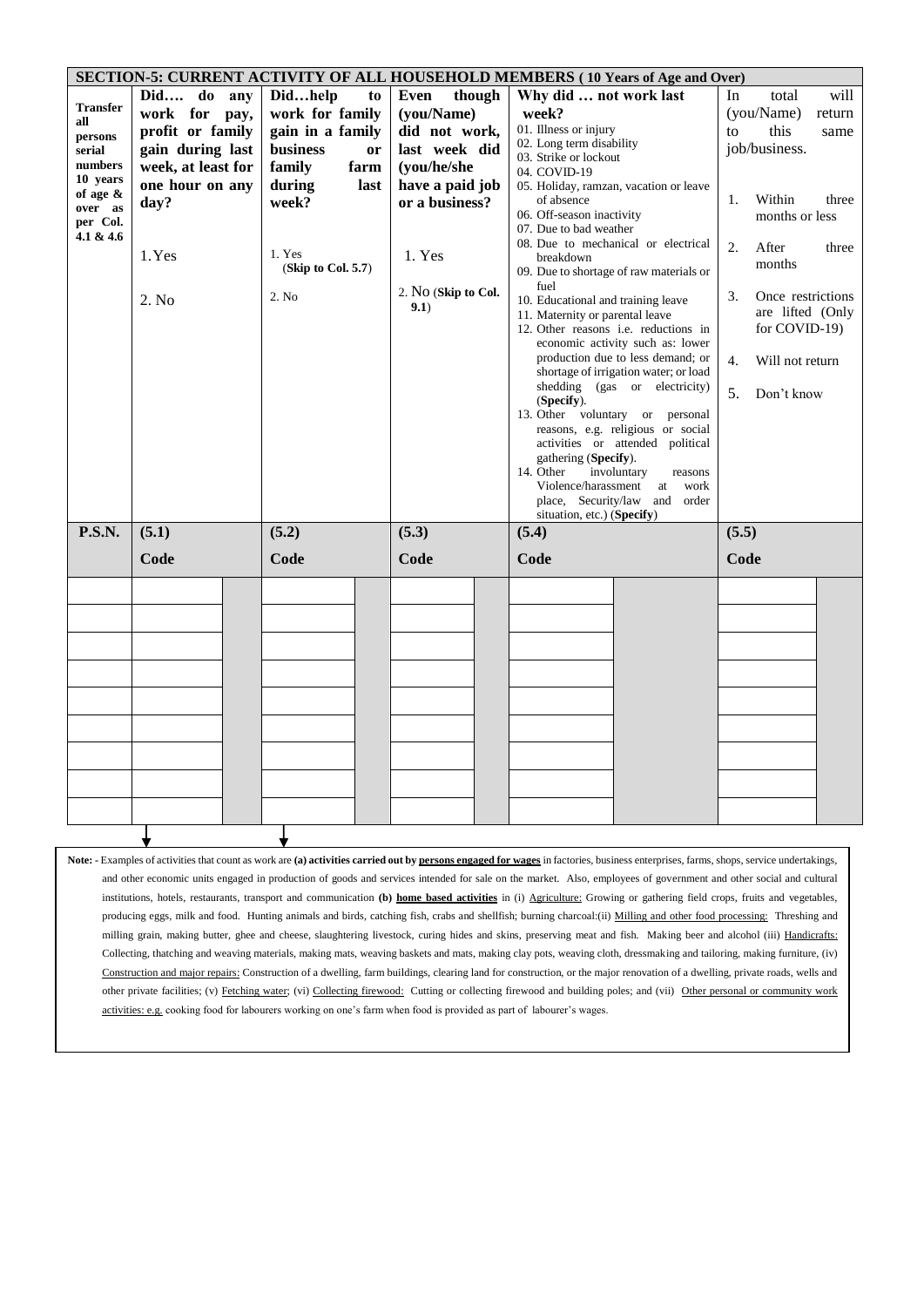## **SECTION-5: CURRENT ACTIVITY OF ALL HOUSEHOLD MEMBERS (10 Years of Age and Over)**

| Transfer<br>all persons<br>serial<br>numbers<br>10 years of<br>age & over<br>as per Col.<br>4.1 & 4.6<br>having<br>code<br>1<br>under<br>column 5.2<br>or 5.3. | Do/Does you Name's<br>continue to receive an<br>income<br>from<br>(you/his/her job or<br>business during this<br>absence?<br>1. Yes<br>2. No.<br>3. Don't know | What was  employment status?<br>(Read all the options to the<br>respondent)<br>01. Regular paid employee with fixed wage<br>02 Casual paid employee<br>03. Paid worker by piece rate or work<br>performed<br>04. Paid non-family apprentice<br>05. Employer<br>06. Own account worker (Agriculture)<br>07. Own account worker (non-agriculture)<br>08. Owner cultivator<br>09. Share cropper<br>10. Contract cultivator<br>11. Contributing family worker (Agriculture)<br>12. Contributing family worker (non-<br>agriculture)<br>13. Member of a producer's cooperative<br>14. Other (Specify) | What was main occupation, e.g.<br>what was the nature of work that<br>did?<br>(i) Main refers to the work that  spent most of<br>the time of the week. If same number of hours<br>used in more than one work consider the one<br>where s/he earns the most money.<br>ii) Please give full description alongwith 4-digits<br>code for main occupation as per detail given in<br><b>Annex-A Manual of Instructions.</b> |
|----------------------------------------------------------------------------------------------------------------------------------------------------------------|----------------------------------------------------------------------------------------------------------------------------------------------------------------|--------------------------------------------------------------------------------------------------------------------------------------------------------------------------------------------------------------------------------------------------------------------------------------------------------------------------------------------------------------------------------------------------------------------------------------------------------------------------------------------------------------------------------------------------------------------------------------------------|-----------------------------------------------------------------------------------------------------------------------------------------------------------------------------------------------------------------------------------------------------------------------------------------------------------------------------------------------------------------------------------------------------------------------|
| <b>P.S.N.</b>                                                                                                                                                  | (5.6)<br>Code                                                                                                                                                  | (5.7)<br>Code                                                                                                                                                                                                                                                                                                                                                                                                                                                                                                                                                                                    | (5.8)<br>Code                                                                                                                                                                                                                                                                                                                                                                                                         |
|                                                                                                                                                                |                                                                                                                                                                |                                                                                                                                                                                                                                                                                                                                                                                                                                                                                                                                                                                                  |                                                                                                                                                                                                                                                                                                                                                                                                                       |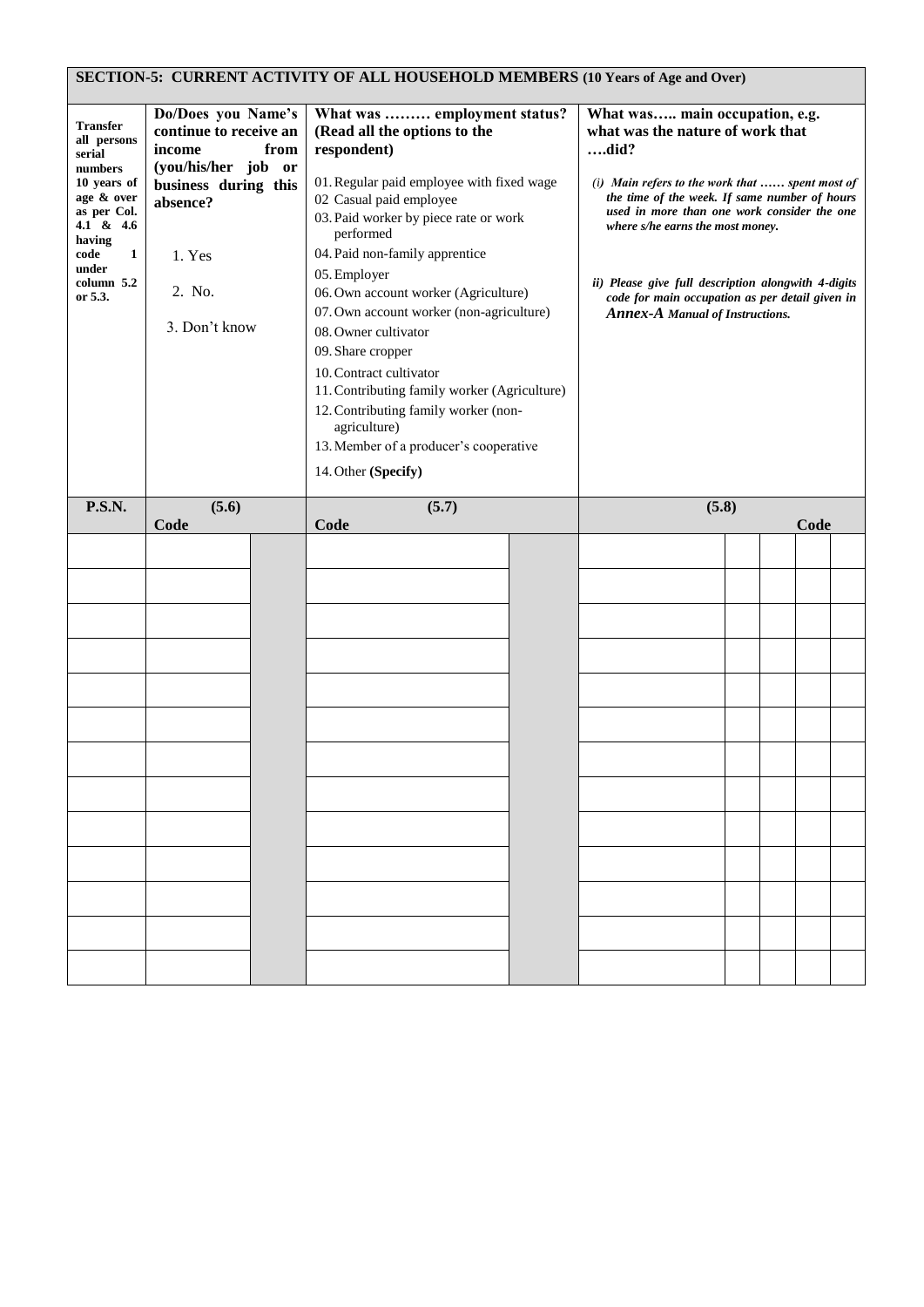| <b>SECTION-5: CURRENT ACTIVITY OF ALL HOUSEHOLD MEMBERS (10 Years of Age and Over)</b><br><b>How many persons</b><br>there<br>What was the nature of work done by the<br>What kind of<br>Does the<br>Are |                                                                                                                                                                                                                                                                                                                                                                                                                                                                                                                                                                |      |  |  |  |                                                                                                                                                                                         |                                                                                                                                                                                                                                                                                                                                            |                                                                                         |                                  |                                                                                                                                      |                              |                                                |
|----------------------------------------------------------------------------------------------------------------------------------------------------------------------------------------------------------|----------------------------------------------------------------------------------------------------------------------------------------------------------------------------------------------------------------------------------------------------------------------------------------------------------------------------------------------------------------------------------------------------------------------------------------------------------------------------------------------------------------------------------------------------------------|------|--|--|--|-----------------------------------------------------------------------------------------------------------------------------------------------------------------------------------------|--------------------------------------------------------------------------------------------------------------------------------------------------------------------------------------------------------------------------------------------------------------------------------------------------------------------------------------------|-----------------------------------------------------------------------------------------|----------------------------------|--------------------------------------------------------------------------------------------------------------------------------------|------------------------------|------------------------------------------------|
| <b>Transfer</b><br>all persons<br>serial<br>numbers<br>10 years of<br>age & over<br>as per Col.<br>4.1 & 4.6<br>having<br>code<br>1<br>under<br>column 5.2<br>or 5.3 or<br>code 1                        | establishment such as shop, business, farm,<br>service establishment (fixed or mobile),<br>office/institution whereworked?<br>i) In case of establishment engaged in agriculture,<br>hunting & related services activities: forestry,<br>logging & related services activities: fishing,<br>operation of fish hatcheries, fish farm &<br>services activities incidental to fishing then<br>Skip to Col.5.14.<br>ii) Please give full description alongwith 4-digits<br>code for main industry as per detail given in<br><b>Annex-B</b> Manual of Instructions. |      |  |  |  | enterprise?<br>Col.5.14)<br>to $Col.5.14$ )<br>to Col.5.14)<br>04. Public<br>Col.5.14)<br>06. Private limited<br>Col.5.14)<br>07. Cooperative<br>09. Partnership<br>10. Other (Specify) | 01. Federal Govt. (Skip to<br>02. Provincial Govt. (Skip<br>03. Local body Govt. (Skip<br>enterprise<br>(Corporation by act of<br>national or provincial<br>assembly) (Skip to<br>05. Public limited company<br>(Skip to Col.5.14)<br>company (Skip to<br>society/<br>UN agency/ Embassy<br>(Skip to Col.5.14)<br>08. Individual ownership | <b>Enterprise</b><br>keep<br>written<br>accounts?<br>1. Yes<br>2. No<br>3.Don't<br>know | enterprise<br>unpaid<br>workers, | are engaged in the<br>(including working<br>proprietors,<br>family<br>paid<br>employees)?<br>(Give approximate<br>number of persons) | paid<br>in<br>1. Yes<br>2.No | any regular<br>employees<br>the<br>enterprise? |
| <b>P.S.N.</b>                                                                                                                                                                                            | (5.9)                                                                                                                                                                                                                                                                                                                                                                                                                                                                                                                                                          | Code |  |  |  | (5.10)                                                                                                                                                                                  | (5.11)                                                                                                                                                                                                                                                                                                                                     |                                                                                         | (5.12)                           |                                                                                                                                      | (5.13)                       |                                                |
|                                                                                                                                                                                                          |                                                                                                                                                                                                                                                                                                                                                                                                                                                                                                                                                                |      |  |  |  |                                                                                                                                                                                         | Code                                                                                                                                                                                                                                                                                                                                       | Code                                                                                    |                                  | (Number of Persons)                                                                                                                  |                              | Code                                           |
|                                                                                                                                                                                                          |                                                                                                                                                                                                                                                                                                                                                                                                                                                                                                                                                                |      |  |  |  |                                                                                                                                                                                         |                                                                                                                                                                                                                                                                                                                                            |                                                                                         |                                  |                                                                                                                                      |                              |                                                |
|                                                                                                                                                                                                          |                                                                                                                                                                                                                                                                                                                                                                                                                                                                                                                                                                |      |  |  |  |                                                                                                                                                                                         |                                                                                                                                                                                                                                                                                                                                            |                                                                                         |                                  |                                                                                                                                      |                              |                                                |
|                                                                                                                                                                                                          |                                                                                                                                                                                                                                                                                                                                                                                                                                                                                                                                                                |      |  |  |  |                                                                                                                                                                                         |                                                                                                                                                                                                                                                                                                                                            |                                                                                         |                                  |                                                                                                                                      |                              |                                                |
|                                                                                                                                                                                                          |                                                                                                                                                                                                                                                                                                                                                                                                                                                                                                                                                                |      |  |  |  |                                                                                                                                                                                         |                                                                                                                                                                                                                                                                                                                                            |                                                                                         |                                  |                                                                                                                                      |                              |                                                |
|                                                                                                                                                                                                          |                                                                                                                                                                                                                                                                                                                                                                                                                                                                                                                                                                |      |  |  |  |                                                                                                                                                                                         |                                                                                                                                                                                                                                                                                                                                            |                                                                                         |                                  |                                                                                                                                      |                              |                                                |
|                                                                                                                                                                                                          |                                                                                                                                                                                                                                                                                                                                                                                                                                                                                                                                                                |      |  |  |  |                                                                                                                                                                                         |                                                                                                                                                                                                                                                                                                                                            |                                                                                         |                                  |                                                                                                                                      |                              |                                                |
|                                                                                                                                                                                                          |                                                                                                                                                                                                                                                                                                                                                                                                                                                                                                                                                                |      |  |  |  |                                                                                                                                                                                         |                                                                                                                                                                                                                                                                                                                                            |                                                                                         |                                  |                                                                                                                                      |                              |                                                |
|                                                                                                                                                                                                          |                                                                                                                                                                                                                                                                                                                                                                                                                                                                                                                                                                |      |  |  |  |                                                                                                                                                                                         |                                                                                                                                                                                                                                                                                                                                            |                                                                                         |                                  |                                                                                                                                      |                              |                                                |
|                                                                                                                                                                                                          |                                                                                                                                                                                                                                                                                                                                                                                                                                                                                                                                                                |      |  |  |  |                                                                                                                                                                                         |                                                                                                                                                                                                                                                                                                                                            |                                                                                         |                                  |                                                                                                                                      |                              |                                                |
|                                                                                                                                                                                                          |                                                                                                                                                                                                                                                                                                                                                                                                                                                                                                                                                                |      |  |  |  |                                                                                                                                                                                         |                                                                                                                                                                                                                                                                                                                                            |                                                                                         |                                  |                                                                                                                                      |                              |                                                |
|                                                                                                                                                                                                          |                                                                                                                                                                                                                                                                                                                                                                                                                                                                                                                                                                |      |  |  |  |                                                                                                                                                                                         |                                                                                                                                                                                                                                                                                                                                            |                                                                                         |                                  |                                                                                                                                      |                              |                                                |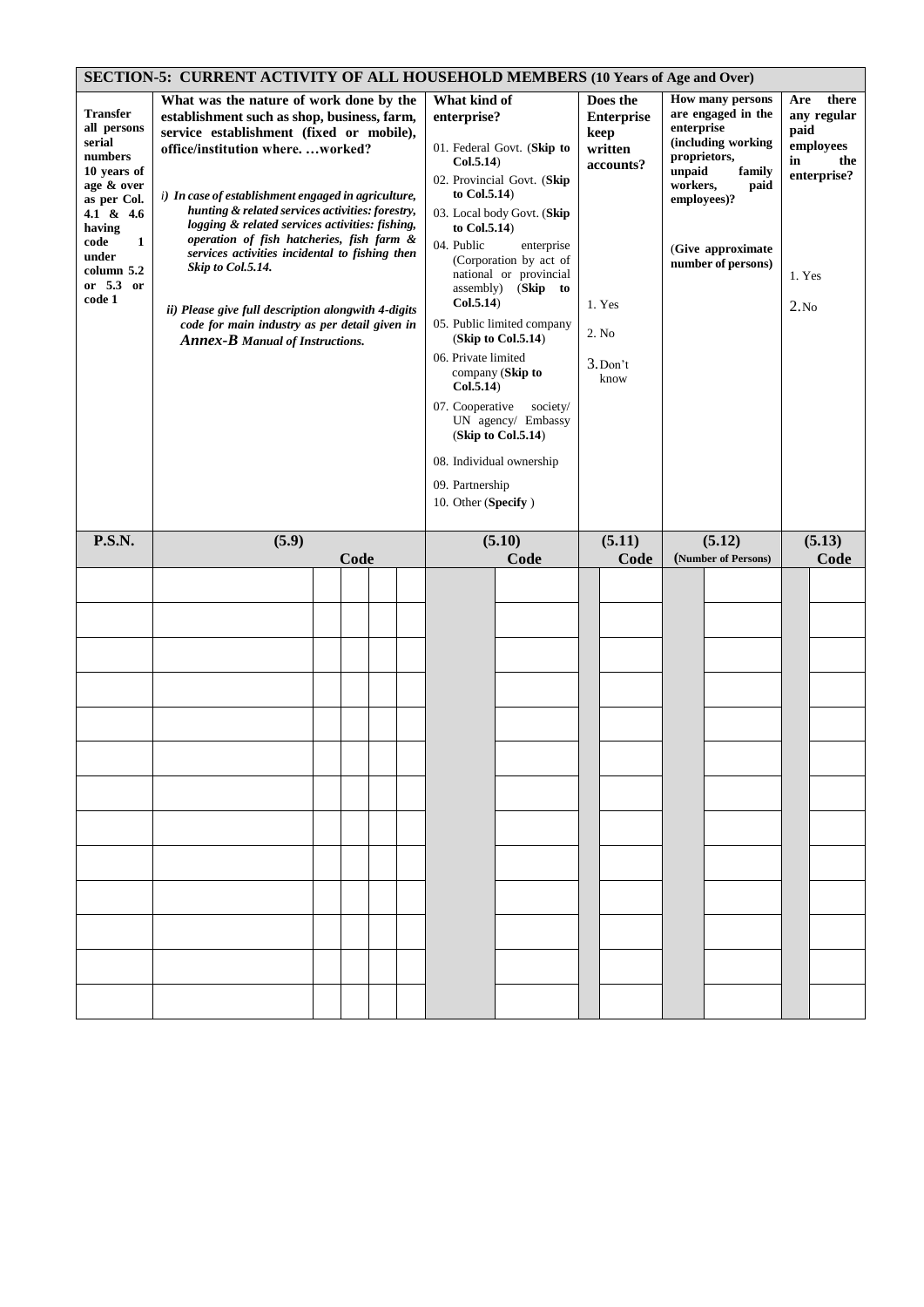|                                                                                                                                                                       | SECTION-5: CURRENT ACTIVITY OF ALL HOUSEHOLD MEMBERS (10 Years of Age and Over)                                                                                                                                                                                                                                        |                           |                                                                          |          |                                                                                        |        |                |           |          |        |                                                         |                                                                                                                                                                                                                                                                                                                         |             |            |
|-----------------------------------------------------------------------------------------------------------------------------------------------------------------------|------------------------------------------------------------------------------------------------------------------------------------------------------------------------------------------------------------------------------------------------------------------------------------------------------------------------|---------------------------|--------------------------------------------------------------------------|----------|----------------------------------------------------------------------------------------|--------|----------------|-----------|----------|--------|---------------------------------------------------------|-------------------------------------------------------------------------------------------------------------------------------------------------------------------------------------------------------------------------------------------------------------------------------------------------------------------------|-------------|------------|
| <b>Transfer</b><br>all persons<br>serial<br>numbers<br>10 years of<br>age & over<br>as per Col.<br>4.1 & 4.6<br>having<br>code<br>1<br>under<br>column 5.2<br>or 5.3. | Where<br>out the<br>carry<br>work? (Read all<br>the options to the<br>respondent).<br>1. At his/her own<br>dwelling<br>2. At family<br>friend's dwelling<br>3. At the employer's<br>house<br>4. On the street/road<br>5. On country side<br>6. In<br>$\rm{a}$<br>business, office or<br>industry<br>7. Other (Specify) | did<br><b>or</b><br>shop, | What was<br>the<br>location<br>of work<br>place?<br>1. Urban<br>2. Rural |          | occupation?<br>for that particular day as per detail given below:<br>A:<br>$B$ :<br>C: |        |                |           |          |        | If had a job or enterprise on that day and did not work | How many hours did work each day during the last week at his/her main<br>In case  did not work on any particular day code A or B or C should be recorded<br>If had no job or enterprise on that particular day but available for work<br>If had no job or enterprise on that particular day and not available for work. |             |            |
| <b>P.S.N.</b>                                                                                                                                                         | (5.14)                                                                                                                                                                                                                                                                                                                 |                           | (5.15)                                                                   |          |                                                                                        | (5.16) | (Hours Worked) |           |          |        | (5.16.1)                                                | (5.16.2)                                                                                                                                                                                                                                                                                                                | (5.16.3)    | (5.16.4)   |
|                                                                                                                                                                       | Code                                                                                                                                                                                                                                                                                                                   |                           | Code                                                                     | Saturday | Sunday                                                                                 | Monday | Tuesday        | Wednesday | Thursday | Friday | <b>Total Hours</b>                                      | Total<br>As                                                                                                                                                                                                                                                                                                             | Total<br>Bs | Total<br>ථ |
|                                                                                                                                                                       |                                                                                                                                                                                                                                                                                                                        |                           |                                                                          |          |                                                                                        |        |                |           |          |        |                                                         |                                                                                                                                                                                                                                                                                                                         |             |            |
|                                                                                                                                                                       |                                                                                                                                                                                                                                                                                                                        |                           |                                                                          |          |                                                                                        |        |                |           |          |        |                                                         |                                                                                                                                                                                                                                                                                                                         |             |            |
|                                                                                                                                                                       |                                                                                                                                                                                                                                                                                                                        |                           |                                                                          |          |                                                                                        |        |                |           |          |        |                                                         |                                                                                                                                                                                                                                                                                                                         |             |            |
|                                                                                                                                                                       |                                                                                                                                                                                                                                                                                                                        |                           |                                                                          |          |                                                                                        |        |                |           |          |        |                                                         |                                                                                                                                                                                                                                                                                                                         |             |            |
|                                                                                                                                                                       |                                                                                                                                                                                                                                                                                                                        |                           |                                                                          |          |                                                                                        |        |                |           |          |        |                                                         |                                                                                                                                                                                                                                                                                                                         |             |            |
|                                                                                                                                                                       |                                                                                                                                                                                                                                                                                                                        |                           |                                                                          |          |                                                                                        |        |                |           |          |        |                                                         |                                                                                                                                                                                                                                                                                                                         |             |            |
|                                                                                                                                                                       |                                                                                                                                                                                                                                                                                                                        |                           |                                                                          |          |                                                                                        |        |                |           |          |        |                                                         |                                                                                                                                                                                                                                                                                                                         |             |            |
|                                                                                                                                                                       |                                                                                                                                                                                                                                                                                                                        |                           |                                                                          |          |                                                                                        |        |                |           |          |        |                                                         |                                                                                                                                                                                                                                                                                                                         |             |            |
|                                                                                                                                                                       |                                                                                                                                                                                                                                                                                                                        |                           |                                                                          |          |                                                                                        |        |                |           |          |        |                                                         |                                                                                                                                                                                                                                                                                                                         |             |            |
|                                                                                                                                                                       |                                                                                                                                                                                                                                                                                                                        |                           |                                                                          |          |                                                                                        |        |                |           |          |        |                                                         |                                                                                                                                                                                                                                                                                                                         |             |            |
|                                                                                                                                                                       |                                                                                                                                                                                                                                                                                                                        |                           |                                                                          |          |                                                                                        |        |                |           |          |        |                                                         |                                                                                                                                                                                                                                                                                                                         |             |            |
|                                                                                                                                                                       |                                                                                                                                                                                                                                                                                                                        |                           |                                                                          |          |                                                                                        |        |                |           |          |        |                                                         |                                                                                                                                                                                                                                                                                                                         |             |            |
|                                                                                                                                                                       |                                                                                                                                                                                                                                                                                                                        |                           |                                                                          |          |                                                                                        |        |                |           |          |        |                                                         |                                                                                                                                                                                                                                                                                                                         |             |            |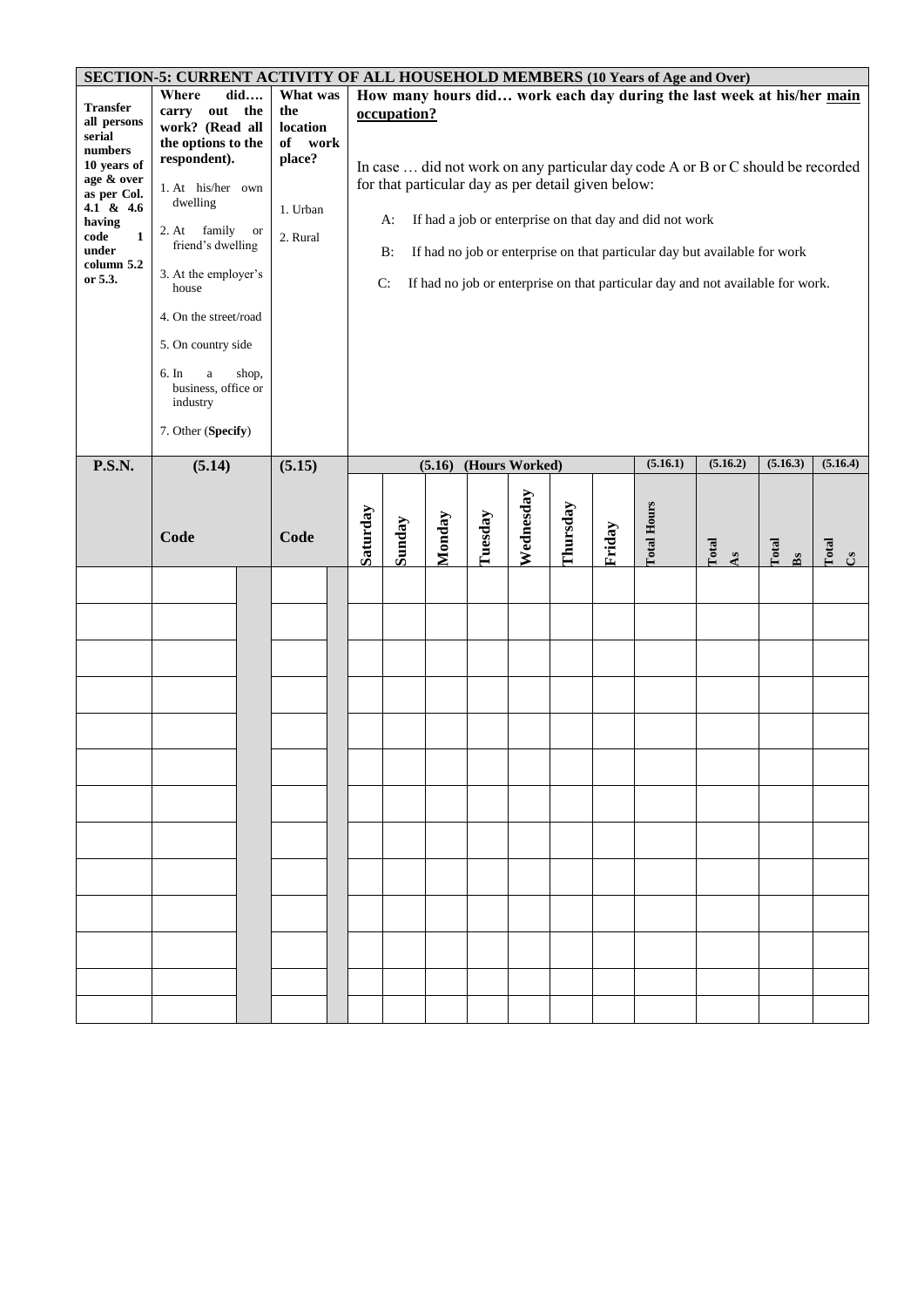## **SECTION-5: CURRENT ACTIVITY OF ALL HOUSEHOLD MEMBERS (10 Years of Age and Over) Col.5.18 to 5.26 should be asked from all persons reporting subsidiary occupation (i.e. code 1 in Col.5.17). If the person is engaged in more than one subsidiary occupations then Col. 5.18 to Col. 5.25 should be filled for the one in which the person spent more hours.**

| <b>Transfer</b><br>all<br>persons<br>serial<br>numbers<br>10 years<br>of age &<br>over as<br>per Col.<br>4.1 & 4.6<br>having<br>code<br>- 1<br>under<br>column<br>5.2 or 5.3 | In addition<br>to the main<br>occupation,<br>didalso<br>work in any<br>subsidiary<br>occupation<br>last week?<br>1. Yes $(Ask)$<br><b>Col.5.18</b><br>to $5.25$ )<br>2. No (Skip)<br>to Col.<br>5.27) | What was<br>employment status?<br>(Read all the options<br>to the respondent)<br>01. Regular paid<br>employee with fixed<br>wage<br>02. Casual paid employee<br>03. Paid worker by piece<br>rate or work<br>performed<br>04. Paid non-family<br>apprentice<br>05. Employer<br>06. Own account worker<br>(Agriculture)<br>07. Own account worker<br>(Non-agriculture)<br>08. Owner cultivator<br>09. Share cropper<br>10. Contract cultivator<br>11. Contributing family<br>worker (Agriculture)<br>12. Contributing family<br>worker (Non-<br>Agriculture)<br>13. Member of a<br>producer's<br>cooperative<br>14. Other (Specify) | What<br>was<br>occupation e.g. what was the<br>nature of work that did?<br>i) If a person is engaged in more than<br>one subsidiary occupations: then<br>consider the one in which the person<br>spent more hours<br>ii) Please give full description alongwith<br>4-digits<br>code<br>occupation as per detail given in<br><b>Annex-A</b> Manual of Instructions. | for | subsidiary<br>subsidiary | What was the nature of work done<br>by the establishment such as shop,<br>business,<br>establishment (fixed or mobile),<br>office/institution where worked?<br>i) In case of establishment engaged in<br>agriculture, hunting & related<br>services<br>logging<br>activities: fishing, operation of fish<br>hatcheries, fish farm & services<br>activities incidental to fishing then<br>Skip to Col.5.25<br>ii)<br>Please give full description<br>alongwith<br>subsidiary industry as per detail<br>given in <b>Annex-B</b> Manual of<br>Instructions. | farm,<br>activities: | forestry,<br>& related services<br>4-digits code for | service | 06. | What kind of<br>enterprise?<br>01. Federal<br>Govt.<br>(Skip to Col.5.25)<br>02. Provincial Govt.<br>(Skip to Col.5.25)<br>03. Local body Govt.<br>(Skip to Col.5.25)<br>04. Public enterprise<br>(Corporation by<br>act of national or<br>provincial<br>assembly) (Skip to<br>Col.5.25)<br>05. Public limited<br>company (Skip<br>to Col.5.25)<br>Private limited<br>company (Skip<br>to Col.5.25)<br>07. Cooperative<br>society/UN<br>agency/Embassy<br>(Skip to Col.5.25)<br>08. Individual<br>ownership<br>09. Partnership<br>10. Other (Specify) |
|------------------------------------------------------------------------------------------------------------------------------------------------------------------------------|-------------------------------------------------------------------------------------------------------------------------------------------------------------------------------------------------------|-----------------------------------------------------------------------------------------------------------------------------------------------------------------------------------------------------------------------------------------------------------------------------------------------------------------------------------------------------------------------------------------------------------------------------------------------------------------------------------------------------------------------------------------------------------------------------------------------------------------------------------|--------------------------------------------------------------------------------------------------------------------------------------------------------------------------------------------------------------------------------------------------------------------------------------------------------------------------------------------------------------------|-----|--------------------------|----------------------------------------------------------------------------------------------------------------------------------------------------------------------------------------------------------------------------------------------------------------------------------------------------------------------------------------------------------------------------------------------------------------------------------------------------------------------------------------------------------------------------------------------------------|----------------------|------------------------------------------------------|---------|-----|-------------------------------------------------------------------------------------------------------------------------------------------------------------------------------------------------------------------------------------------------------------------------------------------------------------------------------------------------------------------------------------------------------------------------------------------------------------------------------------------------------------------------------------------------------|
| <b>P.S.N.</b>                                                                                                                                                                | (5.17)<br>Code                                                                                                                                                                                        | (5.18)<br>Code                                                                                                                                                                                                                                                                                                                                                                                                                                                                                                                                                                                                                    | (5.19)                                                                                                                                                                                                                                                                                                                                                             |     | Code                     |                                                                                                                                                                                                                                                                                                                                                                                                                                                                                                                                                          | (5.20)               | Code                                                 |         |     | (5.21)<br>Code                                                                                                                                                                                                                                                                                                                                                                                                                                                                                                                                        |
|                                                                                                                                                                              |                                                                                                                                                                                                       |                                                                                                                                                                                                                                                                                                                                                                                                                                                                                                                                                                                                                                   |                                                                                                                                                                                                                                                                                                                                                                    |     |                          |                                                                                                                                                                                                                                                                                                                                                                                                                                                                                                                                                          |                      |                                                      |         |     |                                                                                                                                                                                                                                                                                                                                                                                                                                                                                                                                                       |
|                                                                                                                                                                              |                                                                                                                                                                                                       |                                                                                                                                                                                                                                                                                                                                                                                                                                                                                                                                                                                                                                   |                                                                                                                                                                                                                                                                                                                                                                    |     |                          |                                                                                                                                                                                                                                                                                                                                                                                                                                                                                                                                                          |                      |                                                      |         |     |                                                                                                                                                                                                                                                                                                                                                                                                                                                                                                                                                       |
|                                                                                                                                                                              |                                                                                                                                                                                                       |                                                                                                                                                                                                                                                                                                                                                                                                                                                                                                                                                                                                                                   |                                                                                                                                                                                                                                                                                                                                                                    |     |                          |                                                                                                                                                                                                                                                                                                                                                                                                                                                                                                                                                          |                      |                                                      |         |     |                                                                                                                                                                                                                                                                                                                                                                                                                                                                                                                                                       |
|                                                                                                                                                                              |                                                                                                                                                                                                       |                                                                                                                                                                                                                                                                                                                                                                                                                                                                                                                                                                                                                                   |                                                                                                                                                                                                                                                                                                                                                                    |     |                          |                                                                                                                                                                                                                                                                                                                                                                                                                                                                                                                                                          |                      |                                                      |         |     |                                                                                                                                                                                                                                                                                                                                                                                                                                                                                                                                                       |
|                                                                                                                                                                              |                                                                                                                                                                                                       |                                                                                                                                                                                                                                                                                                                                                                                                                                                                                                                                                                                                                                   |                                                                                                                                                                                                                                                                                                                                                                    |     |                          |                                                                                                                                                                                                                                                                                                                                                                                                                                                                                                                                                          |                      |                                                      |         |     |                                                                                                                                                                                                                                                                                                                                                                                                                                                                                                                                                       |
|                                                                                                                                                                              |                                                                                                                                                                                                       |                                                                                                                                                                                                                                                                                                                                                                                                                                                                                                                                                                                                                                   |                                                                                                                                                                                                                                                                                                                                                                    |     |                          |                                                                                                                                                                                                                                                                                                                                                                                                                                                                                                                                                          |                      |                                                      |         |     |                                                                                                                                                                                                                                                                                                                                                                                                                                                                                                                                                       |
|                                                                                                                                                                              |                                                                                                                                                                                                       |                                                                                                                                                                                                                                                                                                                                                                                                                                                                                                                                                                                                                                   |                                                                                                                                                                                                                                                                                                                                                                    |     |                          |                                                                                                                                                                                                                                                                                                                                                                                                                                                                                                                                                          |                      |                                                      |         |     |                                                                                                                                                                                                                                                                                                                                                                                                                                                                                                                                                       |
|                                                                                                                                                                              |                                                                                                                                                                                                       |                                                                                                                                                                                                                                                                                                                                                                                                                                                                                                                                                                                                                                   |                                                                                                                                                                                                                                                                                                                                                                    |     |                          |                                                                                                                                                                                                                                                                                                                                                                                                                                                                                                                                                          |                      |                                                      |         |     |                                                                                                                                                                                                                                                                                                                                                                                                                                                                                                                                                       |
|                                                                                                                                                                              |                                                                                                                                                                                                       |                                                                                                                                                                                                                                                                                                                                                                                                                                                                                                                                                                                                                                   |                                                                                                                                                                                                                                                                                                                                                                    |     |                          |                                                                                                                                                                                                                                                                                                                                                                                                                                                                                                                                                          |                      |                                                      |         |     |                                                                                                                                                                                                                                                                                                                                                                                                                                                                                                                                                       |
|                                                                                                                                                                              |                                                                                                                                                                                                       |                                                                                                                                                                                                                                                                                                                                                                                                                                                                                                                                                                                                                                   |                                                                                                                                                                                                                                                                                                                                                                    |     |                          |                                                                                                                                                                                                                                                                                                                                                                                                                                                                                                                                                          |                      |                                                      |         |     |                                                                                                                                                                                                                                                                                                                                                                                                                                                                                                                                                       |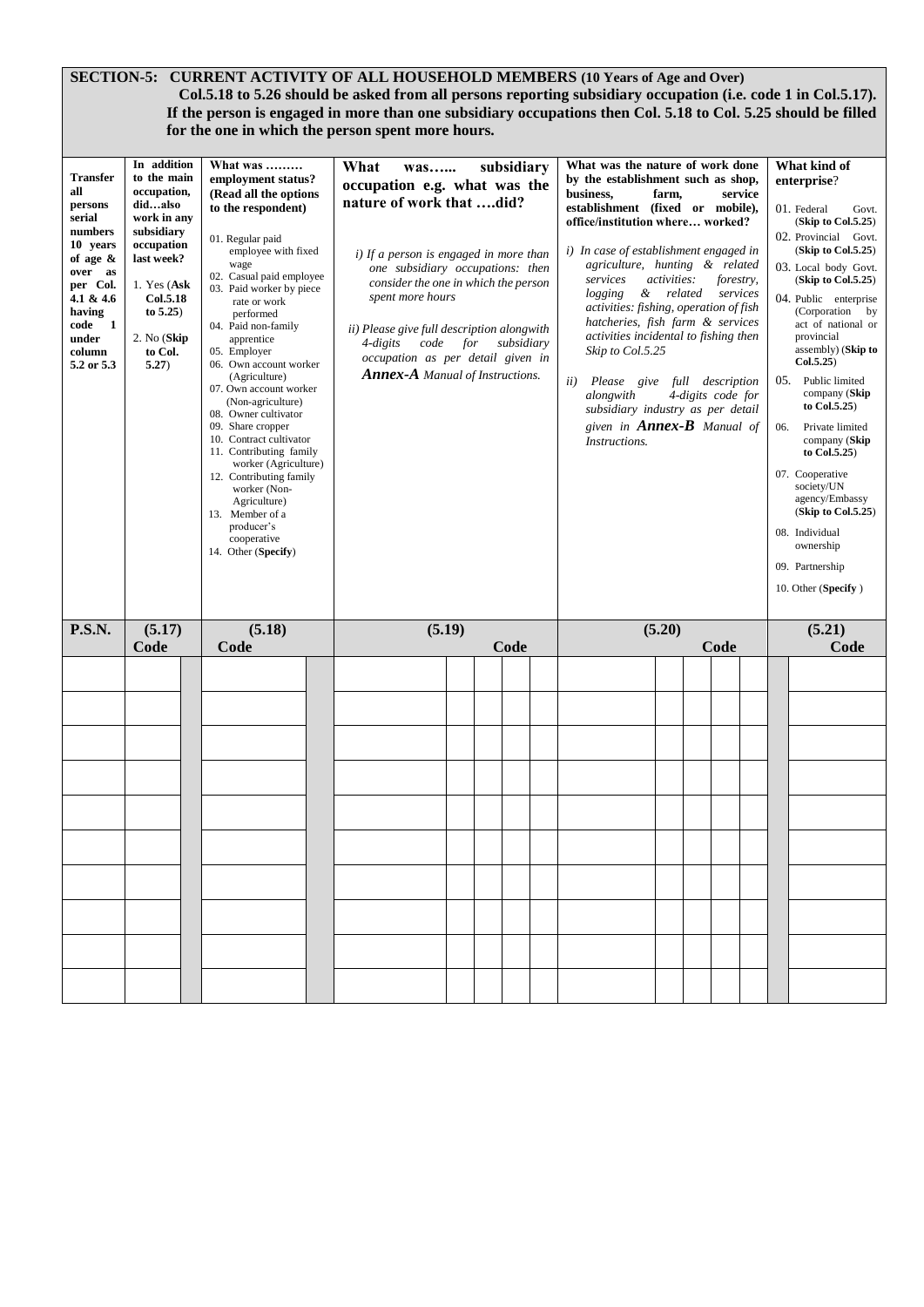|                                                                                                                                                                                    | <b>SECTION-5: CURRENT ACTIVITY OF ALL HOUSEHOLD MEMBERS (10 Years of Age and Over)</b><br>Col.5.18 to 5.26 should be asked from all persons reporting subsidiary occupation (i.e. code 1 in Col.5.17).                                      |  |                                                                                                                                                                                            |     |                                                                                    |     |          |        |                               |         |           |          |        |                                     |      |                                                                                                            |                  |                                                                                                                                                                                                                                                                                                                                                                   |
|------------------------------------------------------------------------------------------------------------------------------------------------------------------------------------|---------------------------------------------------------------------------------------------------------------------------------------------------------------------------------------------------------------------------------------------|--|--------------------------------------------------------------------------------------------------------------------------------------------------------------------------------------------|-----|------------------------------------------------------------------------------------|-----|----------|--------|-------------------------------|---------|-----------|----------|--------|-------------------------------------|------|------------------------------------------------------------------------------------------------------------|------------------|-------------------------------------------------------------------------------------------------------------------------------------------------------------------------------------------------------------------------------------------------------------------------------------------------------------------------------------------------------------------|
|                                                                                                                                                                                    | If the person is engaged in more than one subsidiary occupations then Col. 5.18 to Col. 5.25 should be filled<br>for the one in which the person spent more hours.<br>the<br>In addition to<br>How many hours didwork each<br>many<br>there |  |                                                                                                                                                                                            |     |                                                                                    |     |          |        |                               |         |           |          |        |                                     |      |                                                                                                            |                  |                                                                                                                                                                                                                                                                                                                                                                   |
|                                                                                                                                                                                    |                                                                                                                                                                                                                                             |  |                                                                                                                                                                                            |     |                                                                                    |     |          |        |                               |         |           |          |        |                                     |      |                                                                                                            |                  |                                                                                                                                                                                                                                                                                                                                                                   |
| <b>Transfer</b><br>all<br>persons<br>serial<br>numbers<br>10 years<br>of age $\&$<br>over<br>as<br>per<br>Col.4.1 &<br>4.6<br>having<br>code<br>1<br>under<br>column<br>5.2 or 5.3 | <b>Does</b><br>enterprise<br>keep<br>written<br>accounts?<br>1. Yes<br>2.No<br>$3.$ Don't<br>know                                                                                                                                           |  | How<br>persons<br>engaged in the<br>enterprise<br>(including<br>working<br>proprietors,<br>unpaid family<br>workers,, paid<br>employees)<br>(Give<br>approximate<br>numbers of<br>persons) | are | Are<br>any regular<br>paid<br>employees<br>in<br>enterprise?<br>1. Yes<br>No<br>2. | the |          |        | subsidiary occupation $(s)$ ? |         |           |          |        | day during the last week at his/her | main | &<br>subsidiary jobs<br>didperform<br>other job $(s)$ ?<br>1. One job<br>2. Two or more<br>jobs<br>3. None | 4. Own<br>5. Own | What was the<br>nature of main<br>activity<br>.<br>did one year<br>ago?(Main<br>activity if more<br>than one)<br>1. Same job<br>2. Other job in same<br>enterprise<br>3. Employee<br>in<br>other enterprise<br>account<br>worker in<br>the<br>same<br>kind<br>of<br>activity<br>account<br>worker in other<br>kind of activity<br>6. Not working<br>7. Don't know |
| <b>P.S.N.</b>                                                                                                                                                                      | (5.22)                                                                                                                                                                                                                                      |  | (5.23)                                                                                                                                                                                     |     | (5.24)                                                                             |     |          |        | (5.25) (Hours Worked)         |         |           |          |        | (5.25.1)                            |      | (5.26)                                                                                                     | (5.27)           |                                                                                                                                                                                                                                                                                                                                                                   |
|                                                                                                                                                                                    | Code                                                                                                                                                                                                                                        |  | (Number of                                                                                                                                                                                 |     | Code                                                                               |     |          |        |                               |         |           |          |        |                                     |      | Code                                                                                                       | Code             |                                                                                                                                                                                                                                                                                                                                                                   |
|                                                                                                                                                                                    |                                                                                                                                                                                                                                             |  | Person)                                                                                                                                                                                    |     |                                                                                    |     | Saturday | Sunday | Monday                        | Tuesday | Wednesday | Thursday | Friday | <b>Total Hours</b>                  |      |                                                                                                            |                  |                                                                                                                                                                                                                                                                                                                                                                   |
|                                                                                                                                                                                    |                                                                                                                                                                                                                                             |  |                                                                                                                                                                                            |     |                                                                                    |     |          |        |                               |         |           |          |        |                                     |      |                                                                                                            |                  |                                                                                                                                                                                                                                                                                                                                                                   |
|                                                                                                                                                                                    |                                                                                                                                                                                                                                             |  |                                                                                                                                                                                            |     |                                                                                    |     |          |        |                               |         |           |          |        |                                     |      |                                                                                                            |                  |                                                                                                                                                                                                                                                                                                                                                                   |
|                                                                                                                                                                                    |                                                                                                                                                                                                                                             |  |                                                                                                                                                                                            |     |                                                                                    |     |          |        |                               |         |           |          |        |                                     |      |                                                                                                            |                  |                                                                                                                                                                                                                                                                                                                                                                   |
|                                                                                                                                                                                    |                                                                                                                                                                                                                                             |  |                                                                                                                                                                                            |     |                                                                                    |     |          |        |                               |         |           |          |        |                                     |      |                                                                                                            |                  |                                                                                                                                                                                                                                                                                                                                                                   |
|                                                                                                                                                                                    |                                                                                                                                                                                                                                             |  |                                                                                                                                                                                            |     |                                                                                    |     |          |        |                               |         |           |          |        |                                     |      |                                                                                                            |                  |                                                                                                                                                                                                                                                                                                                                                                   |
|                                                                                                                                                                                    |                                                                                                                                                                                                                                             |  |                                                                                                                                                                                            |     |                                                                                    |     |          |        |                               |         |           |          |        |                                     |      |                                                                                                            |                  |                                                                                                                                                                                                                                                                                                                                                                   |
|                                                                                                                                                                                    |                                                                                                                                                                                                                                             |  |                                                                                                                                                                                            |     |                                                                                    |     |          |        |                               |         |           |          |        |                                     |      |                                                                                                            |                  |                                                                                                                                                                                                                                                                                                                                                                   |
|                                                                                                                                                                                    |                                                                                                                                                                                                                                             |  |                                                                                                                                                                                            |     |                                                                                    |     |          |        |                               |         |           |          |        |                                     |      |                                                                                                            |                  |                                                                                                                                                                                                                                                                                                                                                                   |
|                                                                                                                                                                                    |                                                                                                                                                                                                                                             |  |                                                                                                                                                                                            |     |                                                                                    |     |          |        |                               |         |           |          |        |                                     |      |                                                                                                            |                  |                                                                                                                                                                                                                                                                                                                                                                   |
|                                                                                                                                                                                    |                                                                                                                                                                                                                                             |  |                                                                                                                                                                                            |     |                                                                                    |     |          |        |                               |         |           |          |        |                                     |      |                                                                                                            |                  |                                                                                                                                                                                                                                                                                                                                                                   |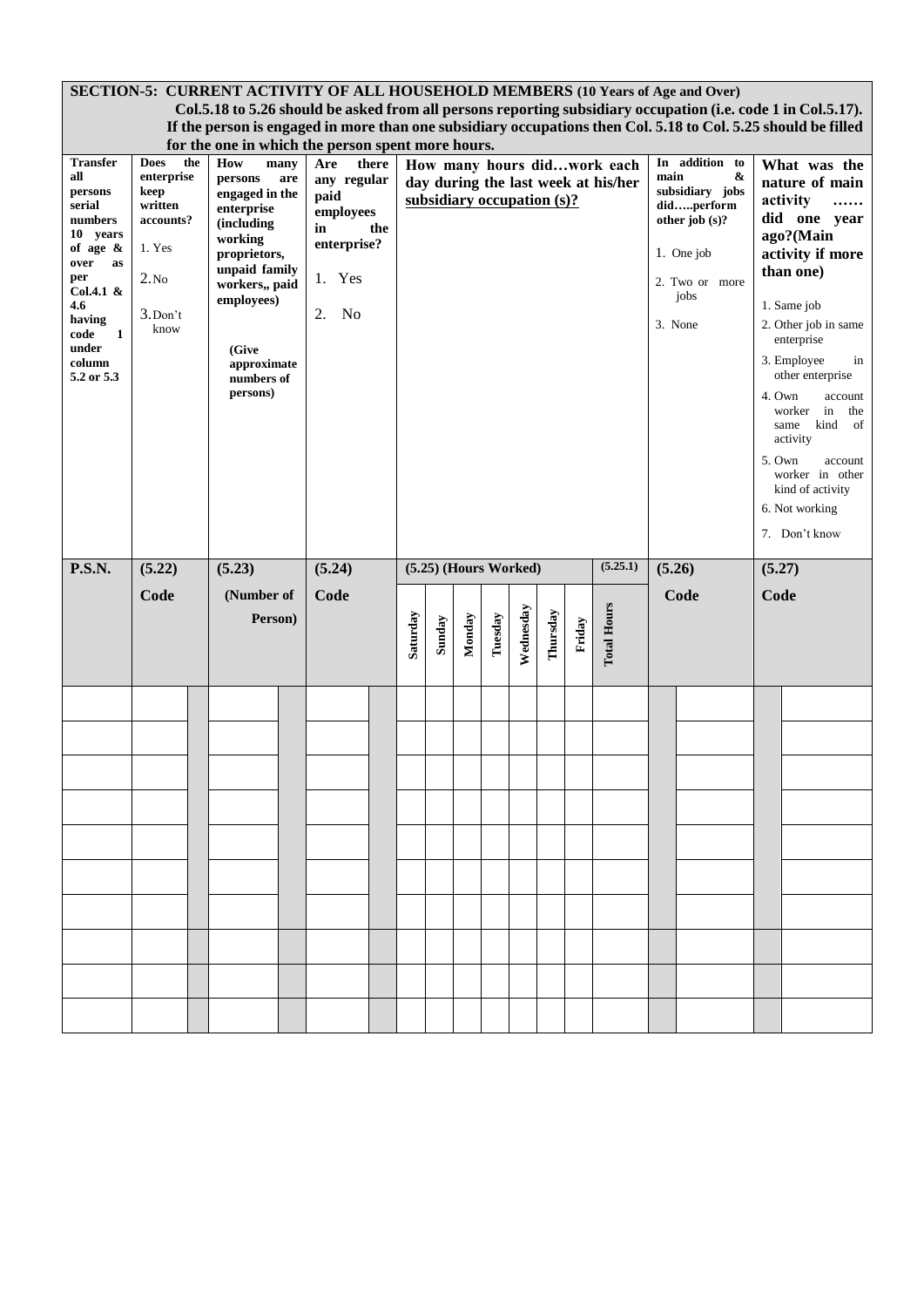| <b>SECTION-6: UNDEREMPLOYMENT</b>                                                             |                                                                                                                                                                                                                                                            |                                                                                                                                                                                                                                                                                                                                                                                                                                                                                                                                                                                                                                                    |                             |                                                                                                      |                                         |                                                                                                                                                                                                                                                         |       |                                                                 |
|-----------------------------------------------------------------------------------------------|------------------------------------------------------------------------------------------------------------------------------------------------------------------------------------------------------------------------------------------------------------|----------------------------------------------------------------------------------------------------------------------------------------------------------------------------------------------------------------------------------------------------------------------------------------------------------------------------------------------------------------------------------------------------------------------------------------------------------------------------------------------------------------------------------------------------------------------------------------------------------------------------------------------------|-----------------------------|------------------------------------------------------------------------------------------------------|-----------------------------------------|---------------------------------------------------------------------------------------------------------------------------------------------------------------------------------------------------------------------------------------------------------|-------|-----------------------------------------------------------------|
|                                                                                               |                                                                                                                                                                                                                                                            | If total of Col. 5.16.1 and 5.25.1                                                                                                                                                                                                                                                                                                                                                                                                                                                                                                                                                                                                                 |                             |                                                                                                      |                                         |                                                                                                                                                                                                                                                         |       |                                                                 |
|                                                                                               |                                                                                                                                                                                                                                                            | is less than 35, then why did                                                                                                                                                                                                                                                                                                                                                                                                                                                                                                                                                                                                                      |                             |                                                                                                      |                                         |                                                                                                                                                                                                                                                         |       | For all employed persons having code '1' in Col. 5.2 or in Col. |
| <b>Transfer</b><br>all                                                                        |                                                                                                                                                                                                                                                            | work less than 35 hours during                                                                                                                                                                                                                                                                                                                                                                                                                                                                                                                                                                                                                     |                             |                                                                                                      |                                         |                                                                                                                                                                                                                                                         |       |                                                                 |
| persons serial                                                                                | last week?                                                                                                                                                                                                                                                 |                                                                                                                                                                                                                                                                                                                                                                                                                                                                                                                                                                                                                                                    |                             | 5.3 or Code '1'                                                                                      |                                         |                                                                                                                                                                                                                                                         |       |                                                                 |
| numbers                                                                                       |                                                                                                                                                                                                                                                            |                                                                                                                                                                                                                                                                                                                                                                                                                                                                                                                                                                                                                                                    |                             |                                                                                                      |                                         |                                                                                                                                                                                                                                                         |       |                                                                 |
| 10 years of age<br>& over as per<br>Col.4.1 & $4.6$<br>having code 1<br>in Col. 5.2 or<br>5.3 | of hours<br>02. Illness or injury<br>03. Long term disability<br>04. Strike or lockout<br>05. COVID-19<br>absence<br>07. Off-season inactivity<br>08. Due to bad weather<br>breakdown<br>fuel<br>12. Maternity or parental leave<br>shedding<br>(Specify). | 01. Normally works the same number<br>06. Holiday, ramzan, vacation or leave of<br>09. Due to mechanical or electrical<br>10. Due to shortage of raw materials or<br>11. Educational and training leave<br>13. Other reasons i.e. reductions in<br>economic activity such as: lower<br>production due to less demand; or<br>shortage of irrigation water; or load<br>(gas or electricity)<br>14. Other voluntary or personal reasons,<br>e.g. religious or social activities or<br>attended political gathering (Specify).<br>15.0ther involuntary reasons such as<br>unable to find/get more hours of work<br>due to law and order situation etc. | or paid?<br>1. Yes<br>2. No | Would want<br>to<br>work more hours<br>than he/she worked<br>in the last week,<br>provided the hours | then<br>seek<br>work?<br>4.<br>5.<br>6. | If code '1' in Col $6.3$ ,<br>why<br>did<br>additional<br>an<br>1. Present job is temporary<br>2. To have a better paid job<br>3. To have more business<br>To work more hours<br>To better match skills<br>To work closer to home<br>7. Other (Specify) |       |                                                                 |
|                                                                                               | (Specify)                                                                                                                                                                                                                                                  |                                                                                                                                                                                                                                                                                                                                                                                                                                                                                                                                                                                                                                                    |                             |                                                                                                      |                                         |                                                                                                                                                                                                                                                         |       |                                                                 |
|                                                                                               |                                                                                                                                                                                                                                                            |                                                                                                                                                                                                                                                                                                                                                                                                                                                                                                                                                                                                                                                    |                             |                                                                                                      |                                         |                                                                                                                                                                                                                                                         |       |                                                                 |
|                                                                                               |                                                                                                                                                                                                                                                            |                                                                                                                                                                                                                                                                                                                                                                                                                                                                                                                                                                                                                                                    |                             |                                                                                                      |                                         |                                                                                                                                                                                                                                                         |       |                                                                 |
| <b>P.S.N.</b>                                                                                 | (6.1)                                                                                                                                                                                                                                                      |                                                                                                                                                                                                                                                                                                                                                                                                                                                                                                                                                                                                                                                    | (6.2)                       |                                                                                                      | (6.3)                                   |                                                                                                                                                                                                                                                         | (6.4) |                                                                 |
|                                                                                               |                                                                                                                                                                                                                                                            | Code                                                                                                                                                                                                                                                                                                                                                                                                                                                                                                                                                                                                                                               |                             | Code                                                                                                 |                                         | Code                                                                                                                                                                                                                                                    |       | Code                                                            |
|                                                                                               |                                                                                                                                                                                                                                                            |                                                                                                                                                                                                                                                                                                                                                                                                                                                                                                                                                                                                                                                    |                             |                                                                                                      |                                         |                                                                                                                                                                                                                                                         |       |                                                                 |
|                                                                                               |                                                                                                                                                                                                                                                            |                                                                                                                                                                                                                                                                                                                                                                                                                                                                                                                                                                                                                                                    |                             |                                                                                                      |                                         |                                                                                                                                                                                                                                                         |       |                                                                 |
|                                                                                               |                                                                                                                                                                                                                                                            |                                                                                                                                                                                                                                                                                                                                                                                                                                                                                                                                                                                                                                                    |                             |                                                                                                      |                                         |                                                                                                                                                                                                                                                         |       |                                                                 |
|                                                                                               |                                                                                                                                                                                                                                                            |                                                                                                                                                                                                                                                                                                                                                                                                                                                                                                                                                                                                                                                    |                             |                                                                                                      |                                         |                                                                                                                                                                                                                                                         |       |                                                                 |
|                                                                                               |                                                                                                                                                                                                                                                            |                                                                                                                                                                                                                                                                                                                                                                                                                                                                                                                                                                                                                                                    |                             |                                                                                                      |                                         |                                                                                                                                                                                                                                                         |       |                                                                 |
|                                                                                               |                                                                                                                                                                                                                                                            |                                                                                                                                                                                                                                                                                                                                                                                                                                                                                                                                                                                                                                                    |                             |                                                                                                      |                                         |                                                                                                                                                                                                                                                         |       |                                                                 |
|                                                                                               |                                                                                                                                                                                                                                                            |                                                                                                                                                                                                                                                                                                                                                                                                                                                                                                                                                                                                                                                    |                             |                                                                                                      |                                         |                                                                                                                                                                                                                                                         |       |                                                                 |
|                                                                                               |                                                                                                                                                                                                                                                            |                                                                                                                                                                                                                                                                                                                                                                                                                                                                                                                                                                                                                                                    |                             |                                                                                                      |                                         |                                                                                                                                                                                                                                                         |       |                                                                 |
|                                                                                               |                                                                                                                                                                                                                                                            |                                                                                                                                                                                                                                                                                                                                                                                                                                                                                                                                                                                                                                                    |                             |                                                                                                      |                                         |                                                                                                                                                                                                                                                         |       |                                                                 |
|                                                                                               |                                                                                                                                                                                                                                                            |                                                                                                                                                                                                                                                                                                                                                                                                                                                                                                                                                                                                                                                    |                             |                                                                                                      |                                         |                                                                                                                                                                                                                                                         |       |                                                                 |
|                                                                                               |                                                                                                                                                                                                                                                            |                                                                                                                                                                                                                                                                                                                                                                                                                                                                                                                                                                                                                                                    |                             |                                                                                                      |                                         |                                                                                                                                                                                                                                                         |       |                                                                 |
|                                                                                               |                                                                                                                                                                                                                                                            |                                                                                                                                                                                                                                                                                                                                                                                                                                                                                                                                                                                                                                                    |                             |                                                                                                      |                                         |                                                                                                                                                                                                                                                         |       |                                                                 |
|                                                                                               |                                                                                                                                                                                                                                                            |                                                                                                                                                                                                                                                                                                                                                                                                                                                                                                                                                                                                                                                    |                             |                                                                                                      |                                         |                                                                                                                                                                                                                                                         |       |                                                                 |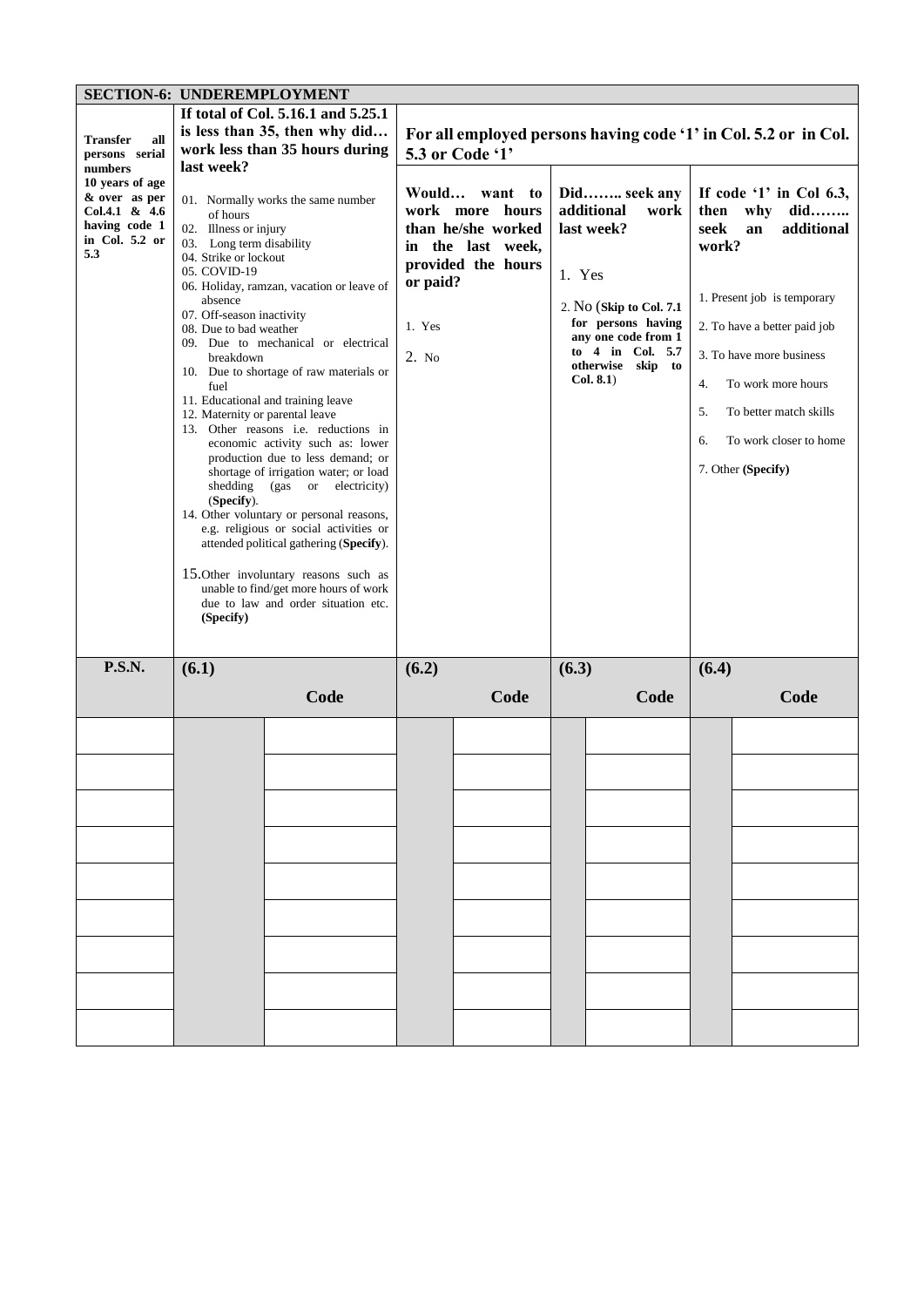## **SECTION- 7: FOR PAID EMPLOYEES AND SELF EMPLOYED**

| <b>Transfer</b><br>all<br>persons<br>serial<br>numbers<br>10 vears<br>of age $\&$<br>over<br>as<br>per<br>Col.4.1 $\&$<br>4.6<br>having<br>code 1 to<br>4 as per<br>Col.5.7 | What<br>was<br>the status of<br>job's<br>written<br>contract/<br>agreement<br>between the<br>employee<br>and<br>the<br>employer?<br>1. Permanent/<br>pensionable<br>Job<br>With contract/<br>agreement<br>2. Less than 1<br>year<br>3. Up to 3<br>years<br>4. Up to $5$<br>years<br>5. Up to 10<br>years<br>6.10 Years<br>and more<br>7. Without<br>contract/ | For persons who were given codes 1 to 4 in Col. 5.7<br>Atmain<br>How much net<br>How much net<br>How much net<br>Whether (Name) is entitled to<br>work, what<br>money<br>did<br>did<br>have?<br>money<br>money<br>the<br>is<br>earn from the<br>didearn from<br>receive last year<br>periodicity<br>the main work<br>main work last<br>in bonuses (i.e.<br>01. Old age pensions<br>of<br>week?<br>last month?<br>amount<br>in<br>payment?<br>02. Family support in case death of<br>addition to his<br>bread winner<br>Cash Rs.<br>usual<br>1. Daily<br>pay,<br>remuneration<br>03 Fee Re-imbursement/ educational<br>Cash Rs.<br>Kind (including free<br>2. Weekly<br>etc)? (whether<br>stipend for children<br>subsidized<br><b>or</b><br>Kind (including free<br>annually,<br>food,<br>housing,<br>3. Fortnightly<br>Disability<br>04<br>insurance/<br>subsidized<br>transport etc. give<br><b>or</b><br>(Skip to<br>quarterly<br><b>or</b><br>insurance<br>Col.7.4)<br>market value) in Rs.<br>housing,<br>food,<br>adhoc<br>basis,<br>05. Medical facilities<br>transport etc. give<br>calculate for the<br>4. Monthly<br>market value) in Rs.<br>06. Marriage Grant<br>(Skip to<br>year)<br>(In case of any entry<br>Col.7.4)<br>along with code 1 or 2<br>07. Child Stipend<br>or 5 to 7 under col. 7.2<br>Rs.<br>5. Other<br>08. Paid/sick leave<br>Skip to Col. 7.5<br>periodicity<br>09. Other (specify)<br>None<br>(Specify)<br>10. None<br>6. Piece rate<br>for<br>basis<br>service<br>(More than one options<br>performed<br>acceptable)<br>7. Other<br>(Specify) |                   |                                         |                   |                                         |                   |                                      | social | are                                  | self<br>For<br>employed<br>(persons<br>with code<br>05 to 10 in<br>Col. 5.7.<br>How<br>much net<br>money<br>did earn<br>during last<br>year from<br>own<br>business?<br>(In Rs) |            |   |                            |                  |    |              |        |
|-----------------------------------------------------------------------------------------------------------------------------------------------------------------------------|---------------------------------------------------------------------------------------------------------------------------------------------------------------------------------------------------------------------------------------------------------------------------------------------------------------------------------------------------------------|--------------------------------------------------------------------------------------------------------------------------------------------------------------------------------------------------------------------------------------------------------------------------------------------------------------------------------------------------------------------------------------------------------------------------------------------------------------------------------------------------------------------------------------------------------------------------------------------------------------------------------------------------------------------------------------------------------------------------------------------------------------------------------------------------------------------------------------------------------------------------------------------------------------------------------------------------------------------------------------------------------------------------------------------------------------------------------------------------------------------------------------------------------------------------------------------------------------------------------------------------------------------------------------------------------------------------------------------------------------------------------------------------------------------------------------------------------------------------------------------------------------------------------------------------------------------------------|-------------------|-----------------------------------------|-------------------|-----------------------------------------|-------------------|--------------------------------------|--------|--------------------------------------|---------------------------------------------------------------------------------------------------------------------------------------------------------------------------------|------------|---|----------------------------|------------------|----|--------------|--------|
| P.S.N.                                                                                                                                                                      | agreement<br>(7.1)                                                                                                                                                                                                                                                                                                                                            | (7.2)                                                                                                                                                                                                                                                                                                                                                                                                                                                                                                                                                                                                                                                                                                                                                                                                                                                                                                                                                                                                                                                                                                                                                                                                                                                                                                                                                                                                                                                                                                                                                                          |                   | (7.3)<br>(7.4)                          |                   |                                         |                   | (7.5)                                |        |                                      |                                                                                                                                                                                 | (7.6)      |   |                            |                  |    |              | (7.7)  |
|                                                                                                                                                                             | Code                                                                                                                                                                                                                                                                                                                                                          | Code                                                                                                                                                                                                                                                                                                                                                                                                                                                                                                                                                                                                                                                                                                                                                                                                                                                                                                                                                                                                                                                                                                                                                                                                                                                                                                                                                                                                                                                                                                                                                                           | $(7.3.1)$<br>Cash | $(7.3.3)$<br>Total<br>$(7.3.2)$<br>Kind | $(7.4.1)$<br>Cash | $(7.4.2)$<br>Kind<br>$(7.4.3)$<br>Total | $(7.5.1)$<br>Cash | $(7.5.3)$<br>Total<br>$(7.5.2)$ Kind | $\Xi$  | $\boldsymbol{c}$<br>$\boldsymbol{c}$ | $\boldsymbol{\Xi}$                                                                                                                                                              | Code<br>95 | క | $\boldsymbol{\mathcal{E}}$ | $\boldsymbol{8}$ | ತಿ | $\mathbf{a}$ | Amount |
|                                                                                                                                                                             |                                                                                                                                                                                                                                                                                                                                                               |                                                                                                                                                                                                                                                                                                                                                                                                                                                                                                                                                                                                                                                                                                                                                                                                                                                                                                                                                                                                                                                                                                                                                                                                                                                                                                                                                                                                                                                                                                                                                                                |                   |                                         |                   |                                         |                   |                                      |        |                                      |                                                                                                                                                                                 |            |   |                            |                  |    |              |        |
|                                                                                                                                                                             |                                                                                                                                                                                                                                                                                                                                                               |                                                                                                                                                                                                                                                                                                                                                                                                                                                                                                                                                                                                                                                                                                                                                                                                                                                                                                                                                                                                                                                                                                                                                                                                                                                                                                                                                                                                                                                                                                                                                                                |                   |                                         |                   |                                         |                   |                                      |        |                                      |                                                                                                                                                                                 |            |   |                            |                  |    |              |        |
|                                                                                                                                                                             |                                                                                                                                                                                                                                                                                                                                                               |                                                                                                                                                                                                                                                                                                                                                                                                                                                                                                                                                                                                                                                                                                                                                                                                                                                                                                                                                                                                                                                                                                                                                                                                                                                                                                                                                                                                                                                                                                                                                                                |                   |                                         |                   |                                         |                   |                                      |        |                                      |                                                                                                                                                                                 |            |   |                            |                  |    |              |        |
|                                                                                                                                                                             |                                                                                                                                                                                                                                                                                                                                                               |                                                                                                                                                                                                                                                                                                                                                                                                                                                                                                                                                                                                                                                                                                                                                                                                                                                                                                                                                                                                                                                                                                                                                                                                                                                                                                                                                                                                                                                                                                                                                                                |                   |                                         |                   |                                         |                   |                                      |        |                                      |                                                                                                                                                                                 |            |   |                            |                  |    |              |        |
|                                                                                                                                                                             |                                                                                                                                                                                                                                                                                                                                                               |                                                                                                                                                                                                                                                                                                                                                                                                                                                                                                                                                                                                                                                                                                                                                                                                                                                                                                                                                                                                                                                                                                                                                                                                                                                                                                                                                                                                                                                                                                                                                                                |                   |                                         |                   |                                         |                   |                                      |        |                                      |                                                                                                                                                                                 |            |   |                            |                  |    |              |        |
|                                                                                                                                                                             |                                                                                                                                                                                                                                                                                                                                                               |                                                                                                                                                                                                                                                                                                                                                                                                                                                                                                                                                                                                                                                                                                                                                                                                                                                                                                                                                                                                                                                                                                                                                                                                                                                                                                                                                                                                                                                                                                                                                                                |                   |                                         |                   |                                         |                   |                                      |        |                                      |                                                                                                                                                                                 |            |   |                            |                  |    |              |        |
|                                                                                                                                                                             |                                                                                                                                                                                                                                                                                                                                                               |                                                                                                                                                                                                                                                                                                                                                                                                                                                                                                                                                                                                                                                                                                                                                                                                                                                                                                                                                                                                                                                                                                                                                                                                                                                                                                                                                                                                                                                                                                                                                                                |                   |                                         |                   |                                         |                   |                                      |        |                                      |                                                                                                                                                                                 |            |   |                            |                  |    |              |        |
|                                                                                                                                                                             |                                                                                                                                                                                                                                                                                                                                                               |                                                                                                                                                                                                                                                                                                                                                                                                                                                                                                                                                                                                                                                                                                                                                                                                                                                                                                                                                                                                                                                                                                                                                                                                                                                                                                                                                                                                                                                                                                                                                                                |                   |                                         |                   |                                         |                   |                                      |        |                                      |                                                                                                                                                                                 |            |   |                            |                  |    |              |        |
|                                                                                                                                                                             |                                                                                                                                                                                                                                                                                                                                                               |                                                                                                                                                                                                                                                                                                                                                                                                                                                                                                                                                                                                                                                                                                                                                                                                                                                                                                                                                                                                                                                                                                                                                                                                                                                                                                                                                                                                                                                                                                                                                                                |                   |                                         |                   |                                         |                   |                                      |        |                                      |                                                                                                                                                                                 |            |   |                            |                  |    |              |        |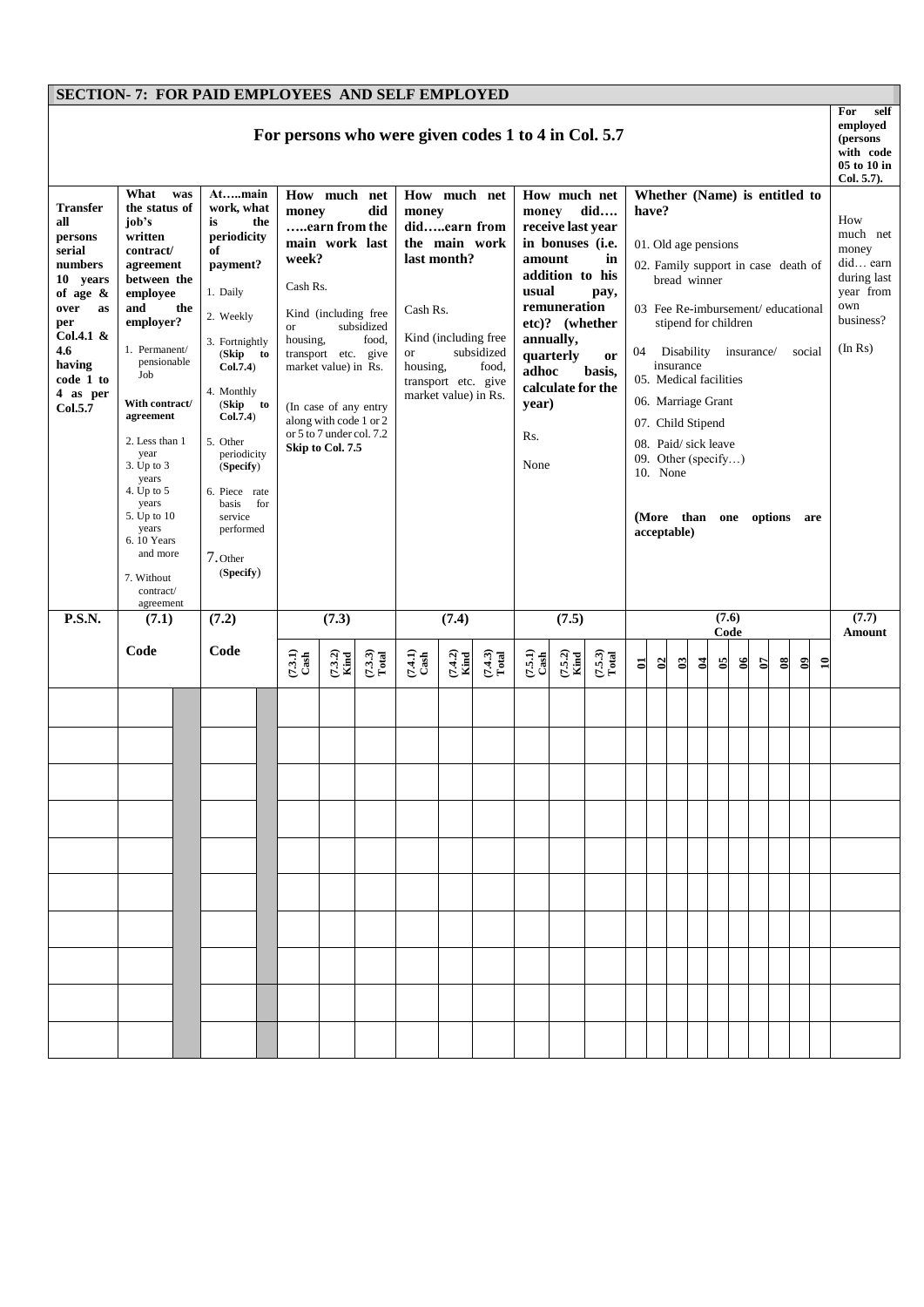|                                    | In case of more than one injury/disease i.e. code 2 in Col.8.1, then Col.8.2 to 8.5   |                                                                                           |                                           |                              |                                 |                              |                                                     |                                      |                                               |                                                      |                                           |                  |                               |                  |  |  |  |
|------------------------------------|---------------------------------------------------------------------------------------|-------------------------------------------------------------------------------------------|-------------------------------------------|------------------------------|---------------------------------|------------------------------|-----------------------------------------------------|--------------------------------------|-----------------------------------------------|------------------------------------------------------|-------------------------------------------|------------------|-------------------------------|------------------|--|--|--|
| In the past 12                     | should be repeated for each of the separate occupational injury/disease noted in Col. |                                                                                           |                                           |                              |                                 |                              |                                                     |                                      |                                               |                                                      |                                           |                  |                               |                  |  |  |  |
| months.<br>did suffer              | 8.1                                                                                   |                                                                                           |                                           |                              |                                 |                              |                                                     |                                      |                                               |                                                      |                                           |                  |                               |                  |  |  |  |
| any                                |                                                                                       |                                                                                           |                                           |                              |                                 |                              |                                                     |                                      |                                               |                                                      |                                           |                  |                               |                  |  |  |  |
| occupational                       | What                                                                                  | was                                                                                       | the                                       |                              | Didreceive                      |                              | What                                                | were                                 | the                                           | How soon was  able to                                | Did  receive                              |                  |                               |                  |  |  |  |
| injury/disease                     | unsafe                                                                                | act                                                                                       | that                                      | treatment                    |                                 | for                          | unsafe                                              |                                      | conditions                                    | go back to work/resume                               |                                           |                  | injury<br>any<br>compensation |                  |  |  |  |
| that caused to                     | caused                                                                                |                                                                                           | the                                       |                              | injury/ disease or              |                              | causing<br>the                                      |                                      |                                               | normal activities after                              |                                           |                  |                               | in cash/ in kind |  |  |  |
| take time off                      |                                                                                       | accident/disease?                                                                         |                                           |                              | have to take any                |                              | accident/disease?                                   |                                      |                                               | the accident/disease?                                |                                           |                  |                               | from<br>the      |  |  |  |
| work and/or                        | off<br>time<br>work                                                                   |                                                                                           |                                           |                              |                                 |                              |                                                     |                                      |                                               |                                                      |                                           | employer?        |                               |                  |  |  |  |
| consulted<br>a                     |                                                                                       | 01. Operating                                                                             | of<br>it?<br>because<br>without authority |                              |                                 |                              | 01. Unguarded                                       | inadequately guarded                 | <b>or</b>                                     |                                                      | 01. Still not at work/have not<br>resumed |                  |                               |                  |  |  |  |
| doctor?                            |                                                                                       | 02. Excess speed                                                                          |                                           | (Please)<br>include          |                                 |                              | 02. Defective                                       |                                      | tool,                                         |                                                      | activities                                | normal           |                               |                  |  |  |  |
|                                    | any time off work<br>03. Horse play                                                   |                                                                                           |                                           |                              |                                 |                              | equipment                                           | or                                   |                                               | 02. Will never be able to go                         |                                           |                  |                               |                  |  |  |  |
| 1. Only one                        |                                                                                       | no matter how<br>04. Failure of safety<br>short it was).<br>devices                       |                                           |                              |                                 |                              |                                                     | material<br>03. Unsafe design or     |                                               | back to work/resume<br>normal activities             |                                           |                  |                               | 1. Yes           |  |  |  |
| 2. More than one<br>Specify<br>how | 05. Using                                                                             |                                                                                           | unsafe                                    |                              |                                 |                              |                                                     | construction                         |                                               |                                                      | 03. On the same day as the                |                  | 2. No                         |                  |  |  |  |
| many                               |                                                                                       | equipment                                                                                 | <b>or</b>                                 | 1. Hospitalized              |                                 |                              | 04. Poor illumination<br>05. Inadequate ventilation |                                      |                                               | accident/disease                                     |                                           |                  |                               |                  |  |  |  |
|                                    |                                                                                       | equipment<br>unsafely                                                                     |                                           |                              | 2. Consulted a doctor,          |                              | 06. Improper clothing                               |                                      |                                               | occurred<br>04. On the first day after the           |                                           |                  |                               |                  |  |  |  |
| $3.$ None $(Go$ to                 | 06. Taking                                                                            |                                                                                           | unsafe                                    |                              | <sub>or</sub><br>other<br>nurse |                              |                                                     | and footwear<br>07. Non-provision of |                                               |                                                      | accident/disease                          |                  |                               |                  |  |  |  |
| next person or                     |                                                                                       | position                                                                                  |                                           | medical                      |                                 |                              |                                                     |                                      |                                               | 05. On the second day after                          |                                           |                  |                               |                  |  |  |  |
| household as<br>the case may       |                                                                                       | 07. Disobeying                                                                            |                                           |                              |                                 |                              |                                                     | professional                         |                                               | necessary<br>protection                              |                                           |                  | the accident/disease          |                  |  |  |  |
| be)                                |                                                                                       | instruction                                                                               |                                           | equipment                    |                                 |                              |                                                     |                                      |                                               |                                                      | 06.3 to 7 days after the                  |                  |                               |                  |  |  |  |
|                                    |                                                                                       | 3. Took time off work<br>08. Failure to use the<br>08. Poor<br>house<br>provided personal |                                           |                              |                                 |                              |                                                     |                                      | accident/disease<br>07.8 to 15 days after the |                                                      |                                           |                  |                               |                  |  |  |  |
|                                    |                                                                                       | keeping<br>4. None<br>protective                                                          |                                           |                              |                                 |                              |                                                     |                                      |                                               | accident/disease                                     |                                           |                  |                               |                  |  |  |  |
|                                    |                                                                                       | equipment                                                                                 |                                           |                              |                                 |                              | 09. Slippery surfaces                               |                                      |                                               | 08.16 to 22 days after the                           |                                           |                  |                               |                  |  |  |  |
|                                    |                                                                                       | 09. Unsafe loading or                                                                     |                                           |                              |                                 |                              | 10. Other (Specify)                                 |                                      |                                               | accident/disease                                     |                                           |                  |                               |                  |  |  |  |
|                                    | stacking                                                                              |                                                                                           |                                           |                              |                                 |                              |                                                     |                                      |                                               | 09. 23 days to 1 month after<br>the accident/disease |                                           |                  |                               |                  |  |  |  |
| 10. Wrong order of<br>supervisor   |                                                                                       |                                                                                           |                                           |                              |                                 |                              |                                                     |                                      | 10, 2 to 4 months after the                   |                                                      |                                           |                  |                               |                  |  |  |  |
| (Specify what and                  |                                                                                       |                                                                                           |                                           |                              |                                 |                              |                                                     |                                      | accident/disease                              |                                                      |                                           |                  |                               |                  |  |  |  |
|                                    | by whom)                                                                              |                                                                                           |                                           |                              |                                 |                              |                                                     |                                      |                                               | 11.5 to 7 months after the                           |                                           |                  |                               |                  |  |  |  |
|                                    |                                                                                       | 11. Unsafe act by                                                                         |                                           |                              |                                 |                              |                                                     |                                      |                                               | accident/disease                                     |                                           |                  |                               |                  |  |  |  |
|                                    |                                                                                       | fellow employee                                                                           |                                           |                              |                                 |                              |                                                     |                                      |                                               | 12. 8 to 12 months after the<br>accident/disease     |                                           |                  |                               |                  |  |  |  |
|                                    |                                                                                       | (Specify what and<br>by whom)                                                             |                                           |                              |                                 |                              |                                                     |                                      |                                               | 13. Don't Know.                                      |                                           |                  |                               |                  |  |  |  |
|                                    |                                                                                       | 12. Unsafe act of                                                                         |                                           |                              |                                 |                              |                                                     |                                      |                                               |                                                      |                                           |                  |                               |                  |  |  |  |
|                                    |                                                                                       | outsiders (Specify                                                                        |                                           |                              |                                 |                              |                                                     |                                      |                                               | (This                                                | interview                                 | is               |                               |                  |  |  |  |
|                                    |                                                                                       | what<br>and                                                                               | by                                        |                              |                                 |                              |                                                     |                                      |                                               | completed go to<br>next                              |                                           |                  |                               |                  |  |  |  |
|                                    |                                                                                       | whom)                                                                                     |                                           |                              |                                 |                              |                                                     |                                      |                                               | person or household as the                           |                                           |                  |                               |                  |  |  |  |
|                                    |                                                                                       | 13. Other (Specify)                                                                       |                                           |                              |                                 |                              |                                                     |                                      |                                               | case may be)                                         |                                           |                  |                               |                  |  |  |  |
|                                    |                                                                                       |                                                                                           |                                           |                              |                                 |                              |                                                     |                                      |                                               |                                                      |                                           |                  |                               |                  |  |  |  |
| (8.1)                              |                                                                                       | (8.2)                                                                                     |                                           |                              | (8.3)                           |                              |                                                     | (8.4)                                |                                               |                                                      | (8.5)                                     |                  |                               | (8.6)            |  |  |  |
|                                    |                                                                                       | (Injury/disease)                                                                          |                                           |                              | (Injury/disease)                |                              |                                                     | (Injury/disease)                     | $\sim$                                        |                                                      | (Injury/disease)                          |                  |                               |                  |  |  |  |
|                                    |                                                                                       |                                                                                           |                                           |                              |                                 |                              |                                                     |                                      |                                               |                                                      |                                           |                  |                               |                  |  |  |  |
|                                    |                                                                                       |                                                                                           |                                           |                              |                                 |                              |                                                     |                                      |                                               |                                                      |                                           |                  |                               |                  |  |  |  |
|                                    | $(8.2.1)$<br>1st                                                                      | (8.2.2)                                                                                   | $(8.2.3)$<br>3rd                          | $\stackrel{(8.3.1)}{1^{st}}$ | $\frac{(8.3.2)}{2^{nd}}$        | $(8.3.3)$<br>$3^{\text{rd}}$ | (8.4.1)                                             | (8.4.2)                              | $(8.4.3)$<br>3 <sup>rd</sup>                  | (8.5.1)                                              | $(8.5.2)$<br>$2nd$                        | $(8.5.3)$<br>3rd |                               |                  |  |  |  |
| Code                               |                                                                                       |                                                                                           |                                           |                              |                                 |                              |                                                     |                                      |                                               |                                                      |                                           |                  |                               | Code             |  |  |  |
|                                    |                                                                                       |                                                                                           |                                           |                              |                                 |                              |                                                     |                                      |                                               |                                                      |                                           |                  |                               |                  |  |  |  |
|                                    |                                                                                       |                                                                                           |                                           |                              |                                 |                              |                                                     |                                      |                                               |                                                      |                                           |                  |                               |                  |  |  |  |
|                                    |                                                                                       |                                                                                           |                                           |                              |                                 |                              |                                                     |                                      |                                               |                                                      |                                           |                  |                               |                  |  |  |  |
|                                    |                                                                                       |                                                                                           |                                           |                              |                                 |                              |                                                     |                                      |                                               |                                                      |                                           |                  |                               |                  |  |  |  |
|                                    |                                                                                       |                                                                                           |                                           |                              |                                 |                              |                                                     |                                      |                                               |                                                      |                                           |                  |                               |                  |  |  |  |
|                                    |                                                                                       |                                                                                           |                                           |                              |                                 |                              |                                                     |                                      |                                               |                                                      |                                           |                  |                               |                  |  |  |  |
|                                    |                                                                                       |                                                                                           |                                           |                              |                                 |                              |                                                     |                                      |                                               |                                                      |                                           |                  |                               |                  |  |  |  |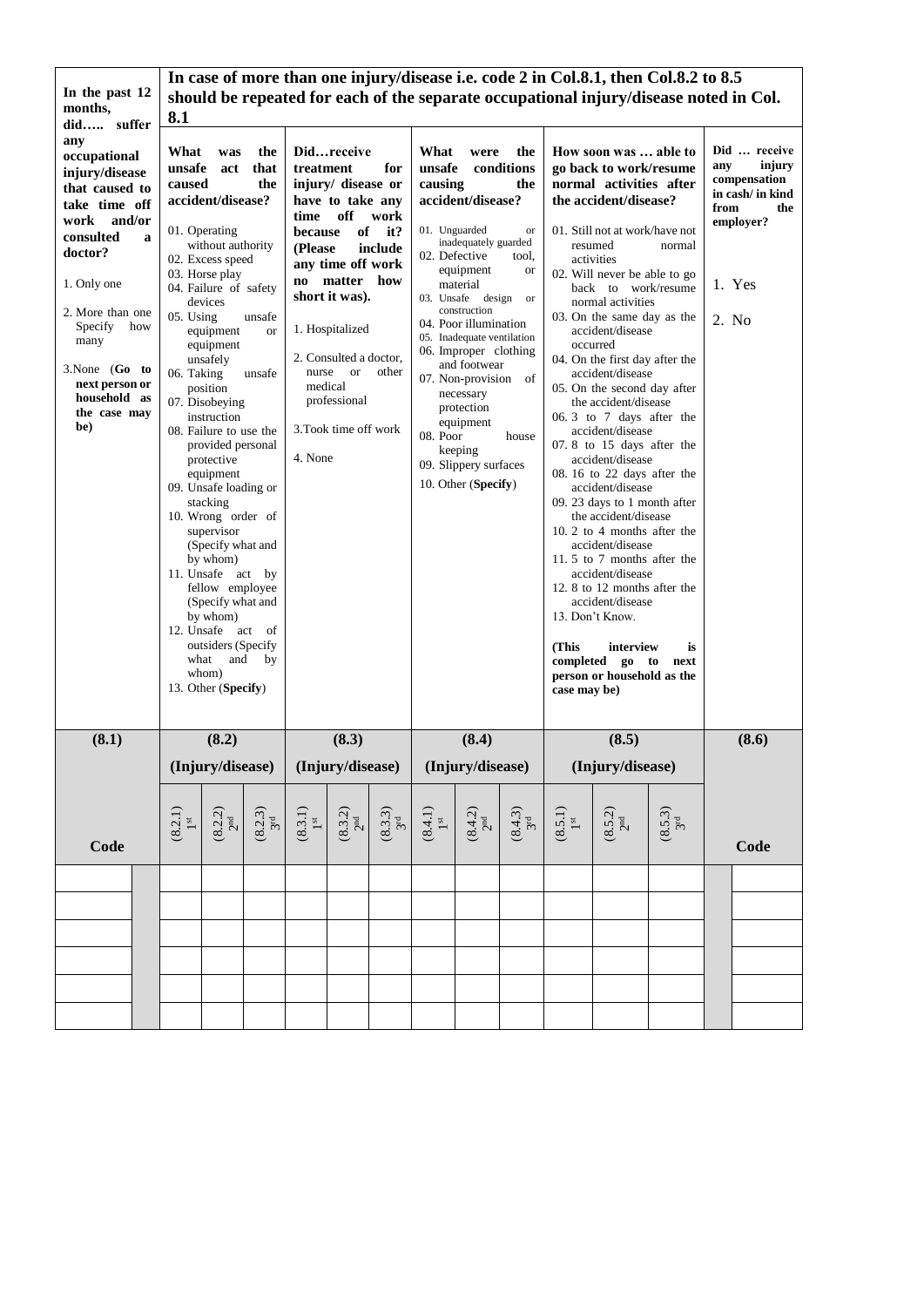| <b>SECTION 9: UNEMPLOYMENT</b> |
|--------------------------------|
|                                |

| <b>Transfer</b><br>all<br>persons<br>serial<br>numbers<br>10<br>years<br>of age $\&$<br>over<br>as<br>per<br>Col.4.1 $\&$<br>4.6<br>having<br>code 2 in<br>Col. 5.3 | Was (Name)<br>seeking<br>work during<br>the last four<br>week?<br>(as<br>employee,<br>employer or<br>own account<br>worker<br>establish<br>his/her own<br>business)<br>1. Yes<br>2. No (Skip to<br>(Col. 9.4) | to             | acceptable)<br>10. Applied for loan/credit<br>11. Other (Specify)<br>12. No specific step<br>13. Unknown |                  | (fixed or mobile) | What steps did (Name) take during the last four<br>weeks to seek work? (More than one options are<br>01. Applied to prospective employer<br>02. Checked at work sites, farms, factories, markets, etc.<br>03. Applied for permit or license to set up own enterprise<br>such as a shop, business, farm, or service establishment<br>04. Looked for land, building, machinery or equipment for<br>setting up own enterprise such as shop, business, farm,<br>service establishment (fixed or mobile)<br>05. Sought assistance from friends or relatives<br>06. Placed or answered advertisements<br>07. Registered with Government employment agency<br>08. Registered with private employment agency<br>09. Arranged for financial resources<br>$(9.2)$ Code<br>$\boldsymbol{\delta}$<br>$\mathbf{8}$<br>$\mathbf{a}$<br>$\mathfrak{g}$<br>$\mathbf{S}$<br>$\overline{12}$<br>13<br>$\mathbf{1}$ |  |  |  |  |  |  |  | How long has<br>(Name)<br>been<br>seeking work?<br>1. Less<br>than<br>-1<br>month<br>2. One month to<br>than<br>3<br>less<br>months<br>3. Three months to<br>than<br>6<br>less<br>months<br>4. Six months to<br><i>less</i><br>than<br>12<br>months<br>5. One<br>year<br><sub>or</sub><br>more | At present,<br>does (Name)<br>want to work<br>for pay or<br>start a<br>business?<br>1. Yes<br>2. No (Skip to<br>Col. 9.9) | What is the main<br>reason<br>in<br>14. Other | (Name) did not try<br>to find a paid job<br>or start a business<br>the<br>last<br>$\overline{\mathbf{4}}$<br>weeks?<br>1. Already has a job or<br>business to start in<br>the near future<br>2. Awaiting<br>to<br>be<br>recalled<br>from a<br>previous job<br>3. Waiting for results<br>from a previous<br>search<br>4. Waiting<br>for<br>the<br>season to start<br>5. Tired of looking, no<br>jobs in the area<br>6. No jobs matching<br>his/her skills, lacks<br>experience<br>7. Considered too be<br>young/too be old by<br>employers<br>8. Family does not<br>approve<br>9. Busy studying or<br>doing<br>apprentice<br>work<br>10. Busy with household<br>family<br><b>or</b><br>responsibilities<br>11. Busy farming<br><sub>or</sub><br>fishing<br>for<br>household use<br>12. With a disability,<br>injury or illness<br>13. Has other sources of<br>income<br>(Specify) |  |  |  |  |  |
|---------------------------------------------------------------------------------------------------------------------------------------------------------------------|---------------------------------------------------------------------------------------------------------------------------------------------------------------------------------------------------------------|----------------|----------------------------------------------------------------------------------------------------------|------------------|-------------------|--------------------------------------------------------------------------------------------------------------------------------------------------------------------------------------------------------------------------------------------------------------------------------------------------------------------------------------------------------------------------------------------------------------------------------------------------------------------------------------------------------------------------------------------------------------------------------------------------------------------------------------------------------------------------------------------------------------------------------------------------------------------------------------------------------------------------------------------------------------------------------------------------|--|--|--|--|--|--|--|------------------------------------------------------------------------------------------------------------------------------------------------------------------------------------------------------------------------------------------------------------------------------------------------|---------------------------------------------------------------------------------------------------------------------------|-----------------------------------------------|----------------------------------------------------------------------------------------------------------------------------------------------------------------------------------------------------------------------------------------------------------------------------------------------------------------------------------------------------------------------------------------------------------------------------------------------------------------------------------------------------------------------------------------------------------------------------------------------------------------------------------------------------------------------------------------------------------------------------------------------------------------------------------------------------------------------------------------------------------------------------------|--|--|--|--|--|
| P.S.N.                                                                                                                                                              | (9.1)                                                                                                                                                                                                         |                |                                                                                                          |                  |                   |                                                                                                                                                                                                                                                                                                                                                                                                                                                                                                                                                                                                                                                                                                                                                                                                                                                                                                  |  |  |  |  |  |  |  | (9.3)                                                                                                                                                                                                                                                                                          | (9.4)                                                                                                                     |                                               | (9.5)                                                                                                                                                                                                                                                                                                                                                                                                                                                                                                                                                                                                                                                                                                                                                                                                                                                                            |  |  |  |  |  |
|                                                                                                                                                                     | Code                                                                                                                                                                                                          | $\overline{5}$ | $\boldsymbol{c}$                                                                                         | $\boldsymbol{c}$ | $\mathfrak{p}$    | $\mathbf{5}$                                                                                                                                                                                                                                                                                                                                                                                                                                                                                                                                                                                                                                                                                                                                                                                                                                                                                     |  |  |  |  |  |  |  | Code                                                                                                                                                                                                                                                                                           | Code                                                                                                                      |                                               | Code                                                                                                                                                                                                                                                                                                                                                                                                                                                                                                                                                                                                                                                                                                                                                                                                                                                                             |  |  |  |  |  |
|                                                                                                                                                                     |                                                                                                                                                                                                               |                |                                                                                                          |                  |                   |                                                                                                                                                                                                                                                                                                                                                                                                                                                                                                                                                                                                                                                                                                                                                                                                                                                                                                  |  |  |  |  |  |  |  |                                                                                                                                                                                                                                                                                                |                                                                                                                           |                                               |                                                                                                                                                                                                                                                                                                                                                                                                                                                                                                                                                                                                                                                                                                                                                                                                                                                                                  |  |  |  |  |  |
|                                                                                                                                                                     |                                                                                                                                                                                                               |                |                                                                                                          |                  |                   |                                                                                                                                                                                                                                                                                                                                                                                                                                                                                                                                                                                                                                                                                                                                                                                                                                                                                                  |  |  |  |  |  |  |  |                                                                                                                                                                                                                                                                                                |                                                                                                                           |                                               |                                                                                                                                                                                                                                                                                                                                                                                                                                                                                                                                                                                                                                                                                                                                                                                                                                                                                  |  |  |  |  |  |
|                                                                                                                                                                     |                                                                                                                                                                                                               |                |                                                                                                          |                  |                   |                                                                                                                                                                                                                                                                                                                                                                                                                                                                                                                                                                                                                                                                                                                                                                                                                                                                                                  |  |  |  |  |  |  |  |                                                                                                                                                                                                                                                                                                |                                                                                                                           |                                               |                                                                                                                                                                                                                                                                                                                                                                                                                                                                                                                                                                                                                                                                                                                                                                                                                                                                                  |  |  |  |  |  |
|                                                                                                                                                                     |                                                                                                                                                                                                               |                |                                                                                                          |                  |                   |                                                                                                                                                                                                                                                                                                                                                                                                                                                                                                                                                                                                                                                                                                                                                                                                                                                                                                  |  |  |  |  |  |  |  |                                                                                                                                                                                                                                                                                                |                                                                                                                           |                                               |                                                                                                                                                                                                                                                                                                                                                                                                                                                                                                                                                                                                                                                                                                                                                                                                                                                                                  |  |  |  |  |  |
|                                                                                                                                                                     |                                                                                                                                                                                                               |                |                                                                                                          |                  |                   |                                                                                                                                                                                                                                                                                                                                                                                                                                                                                                                                                                                                                                                                                                                                                                                                                                                                                                  |  |  |  |  |  |  |  |                                                                                                                                                                                                                                                                                                |                                                                                                                           |                                               |                                                                                                                                                                                                                                                                                                                                                                                                                                                                                                                                                                                                                                                                                                                                                                                                                                                                                  |  |  |  |  |  |
|                                                                                                                                                                     |                                                                                                                                                                                                               |                |                                                                                                          |                  |                   |                                                                                                                                                                                                                                                                                                                                                                                                                                                                                                                                                                                                                                                                                                                                                                                                                                                                                                  |  |  |  |  |  |  |  |                                                                                                                                                                                                                                                                                                |                                                                                                                           |                                               |                                                                                                                                                                                                                                                                                                                                                                                                                                                                                                                                                                                                                                                                                                                                                                                                                                                                                  |  |  |  |  |  |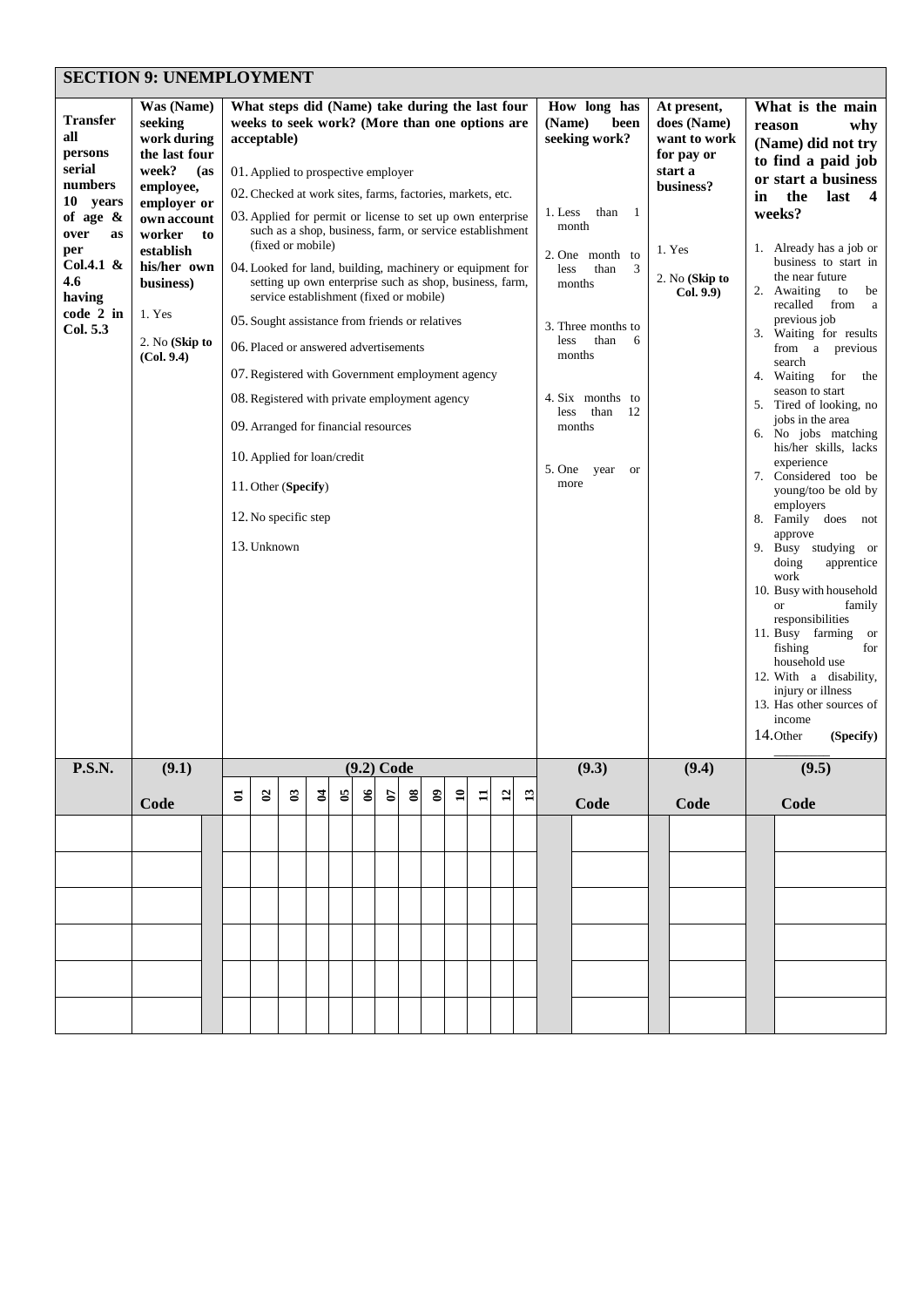| Code 1 to 4 in Col. $9.6$ )                                                                                                                  |                                                                                                                                                                                                                   |                                                                                                                                                                                                                                                                                                                                             |                                                                                                                                                                                                                                                                                                                                                |                                                                                                                                                                                                                                                                                                                                                                                                                                                                                                                                                                     |                                                                                                                                                                                                                      |  |  |  |  |  |  |
|----------------------------------------------------------------------------------------------------------------------------------------------|-------------------------------------------------------------------------------------------------------------------------------------------------------------------------------------------------------------------|---------------------------------------------------------------------------------------------------------------------------------------------------------------------------------------------------------------------------------------------------------------------------------------------------------------------------------------------|------------------------------------------------------------------------------------------------------------------------------------------------------------------------------------------------------------------------------------------------------------------------------------------------------------------------------------------------|---------------------------------------------------------------------------------------------------------------------------------------------------------------------------------------------------------------------------------------------------------------------------------------------------------------------------------------------------------------------------------------------------------------------------------------------------------------------------------------------------------------------------------------------------------------------|----------------------------------------------------------------------------------------------------------------------------------------------------------------------------------------------------------------------|--|--|--|--|--|--|
| <b>Transfer all</b><br>persons<br>serial<br>numbers<br>10 years of<br>age & over<br>as per Col.<br>4.1 & 4.6<br>having code<br>2 in Col. 5.3 | How<br>would<br>soon<br>(Name) be available to<br>start working?<br>1. This week<br>2. Within the next two<br>weeks<br>3. After two weeks only<br>(Skip to Col 9.10)<br>4. Is not available (Skip to<br>Col. 9.10 | type<br>What<br>of<br>work<br>would<br>(Name) prefer to<br>do?<br>1. Full-time job in the<br>public<br>sector/<br>Govt.<br>2. Full-time job in the<br>private<br>sector/<br>business<br>3. Part-time paid job<br>4. Self-employment<br>in own business<br>5. Other work (Short-<br>term work, casual,<br>daily work)<br>6. Any type of work | Where<br>would<br>(Name) be willing<br>to work?<br>1. Within<br>this<br>household<br>only<br>(Skip Col. 9.10)<br>2. Within<br>this<br>village/ town/city<br>only (Skip Col.<br>9.10)<br>3. Anywhere in this<br>district only (Skip<br>Col. 9.10)<br>4. Anywhere<br>in<br>Pakistan<br>only<br>(Skip Col. 9.10)<br>5. Abroad (Skip Col.<br>9.10) | Why<br>(Name)<br>is<br>not<br>available to start working<br>within the next two weeks<br>?<br>1.Illness<br>2. Will take a job within a month<br>3. Apprentice not willing to<br>work<br>4 Busy studying or doing<br>unpaid apprentice work<br>5 Busy with household<br>or<br>family responsibilities<br>6 Busy farming or fishing for<br>household use<br>7 With a disability, injury or<br>illness<br>8 Retired, pensioner,<br>other<br>sources of income<br>9 Waiting for the season to start<br>10 Awaiting recall from a<br>previous job<br>11. Other (Specify) | Has<br>ever<br>worked in<br>-a job or business<br>-a farm or by fishing<br>-other household<br>economic activities<br>(collecting wood,<br>milling/grinding<br>food, etc.)<br>1. Yes<br>2. No (Skip to<br>Col. 10.1) |  |  |  |  |  |  |
| <b>P.S.N.</b>                                                                                                                                | (9.6)<br>Code                                                                                                                                                                                                     | (9.7)<br>Code                                                                                                                                                                                                                                                                                                                               | (9.8)<br>Code                                                                                                                                                                                                                                                                                                                                  | (9.9)<br>Code                                                                                                                                                                                                                                                                                                                                                                                                                                                                                                                                                       | (9.10)<br>Code                                                                                                                                                                                                       |  |  |  |  |  |  |
|                                                                                                                                              |                                                                                                                                                                                                                   |                                                                                                                                                                                                                                                                                                                                             |                                                                                                                                                                                                                                                                                                                                                |                                                                                                                                                                                                                                                                                                                                                                                                                                                                                                                                                                     |                                                                                                                                                                                                                      |  |  |  |  |  |  |

**SECTION 9: UNEMPLOYMENT(***For all unemployed persons having code 1 in Col. 9.1 or code 1 to 6 in Col. 9.4 or*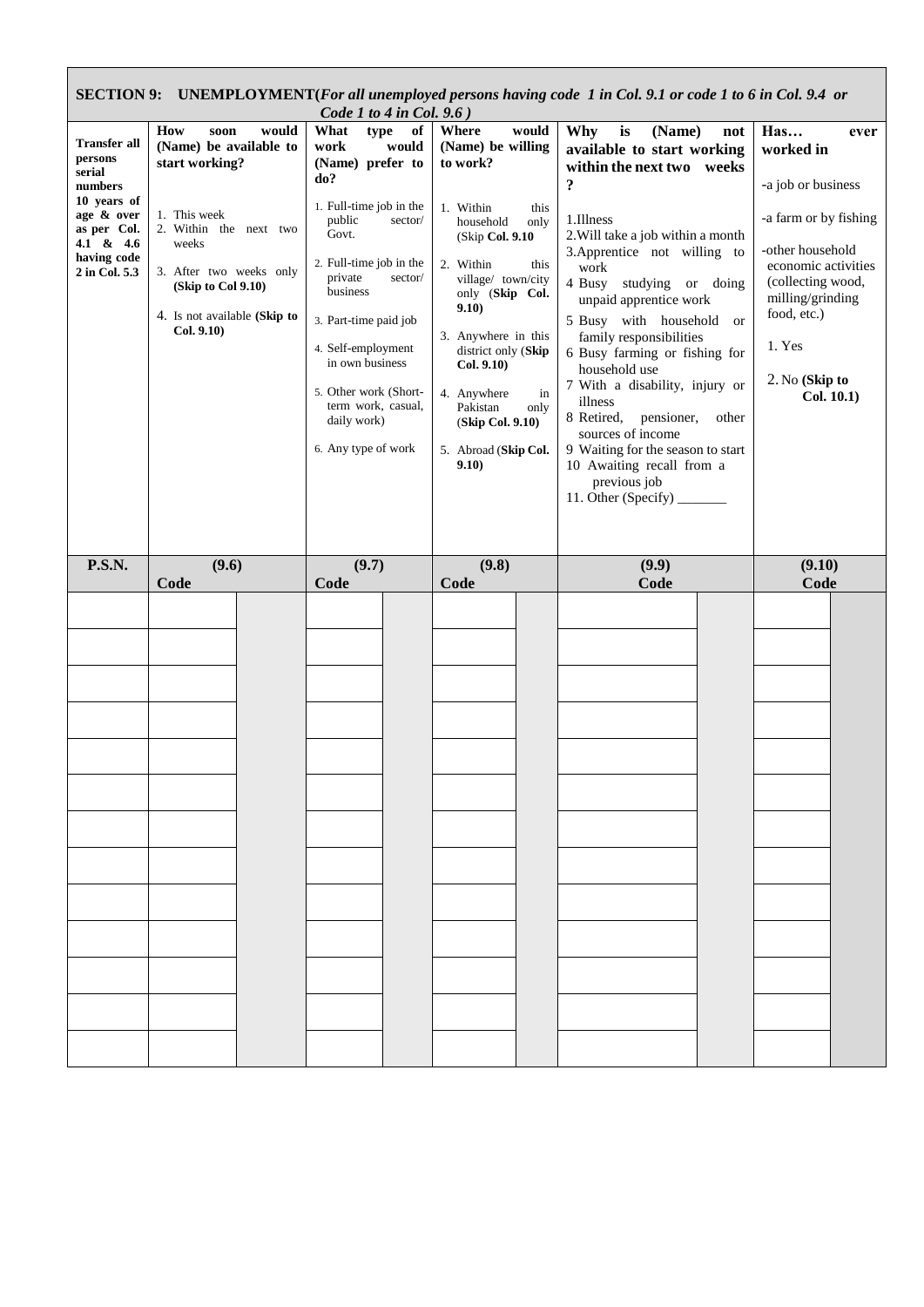| <b>SECTION 9: UNEMPLOYMENT</b>                                                                |        |                                       |  |                                                                                                                                              |                                                                                                                                           |                                                                                                                                                                                     |  |  |        |  |  |  |  |  |
|-----------------------------------------------------------------------------------------------|--------|---------------------------------------|--|----------------------------------------------------------------------------------------------------------------------------------------------|-------------------------------------------------------------------------------------------------------------------------------------------|-------------------------------------------------------------------------------------------------------------------------------------------------------------------------------------|--|--|--------|--|--|--|--|--|
| <b>Transfer</b><br>all persons<br>serial<br>numbers<br>10 years of<br>age & over<br>as<br>per | 1.Yes  | Did work<br>in the last 12<br>months? |  | What was  main occupation, in other words, what<br>was the nature of work previously did?                                                    |                                                                                                                                           | What was the nature of work done by the<br>enterprise such as shop, business, farm,<br>service establishment (fixed or mobile),<br>office/institution<br>wherepreviously<br>worked? |  |  |        |  |  |  |  |  |
| $Col.4.1 \&$<br>4.6 having<br>code 2 in<br>Col. 5.3                                           | 2. No. |                                       |  | Please give full description alongwith 4-digits code for main<br>occupation as per detail given in Annex-A Manual of<br><b>Instructions.</b> | Please give full description alongwith 4-digits<br>code for main industry as per detail given in<br><b>Annex-B Manual of Instructions</b> |                                                                                                                                                                                     |  |  |        |  |  |  |  |  |
| <b>P.S.N.</b>                                                                                 |        | (9.11)<br>(9.12)                      |  |                                                                                                                                              |                                                                                                                                           |                                                                                                                                                                                     |  |  | (9.13) |  |  |  |  |  |
|                                                                                               |        | Code                                  |  |                                                                                                                                              |                                                                                                                                           | Code                                                                                                                                                                                |  |  | Code   |  |  |  |  |  |
|                                                                                               |        |                                       |  |                                                                                                                                              |                                                                                                                                           |                                                                                                                                                                                     |  |  |        |  |  |  |  |  |
|                                                                                               |        |                                       |  |                                                                                                                                              |                                                                                                                                           |                                                                                                                                                                                     |  |  |        |  |  |  |  |  |
|                                                                                               |        |                                       |  |                                                                                                                                              |                                                                                                                                           |                                                                                                                                                                                     |  |  |        |  |  |  |  |  |
|                                                                                               |        |                                       |  |                                                                                                                                              |                                                                                                                                           |                                                                                                                                                                                     |  |  |        |  |  |  |  |  |
|                                                                                               |        |                                       |  |                                                                                                                                              |                                                                                                                                           |                                                                                                                                                                                     |  |  |        |  |  |  |  |  |
|                                                                                               |        |                                       |  |                                                                                                                                              |                                                                                                                                           |                                                                                                                                                                                     |  |  |        |  |  |  |  |  |
|                                                                                               |        |                                       |  |                                                                                                                                              |                                                                                                                                           |                                                                                                                                                                                     |  |  |        |  |  |  |  |  |
|                                                                                               |        |                                       |  |                                                                                                                                              |                                                                                                                                           |                                                                                                                                                                                     |  |  |        |  |  |  |  |  |
|                                                                                               |        |                                       |  |                                                                                                                                              |                                                                                                                                           |                                                                                                                                                                                     |  |  |        |  |  |  |  |  |
|                                                                                               |        |                                       |  |                                                                                                                                              |                                                                                                                                           |                                                                                                                                                                                     |  |  |        |  |  |  |  |  |
|                                                                                               |        |                                       |  |                                                                                                                                              |                                                                                                                                           |                                                                                                                                                                                     |  |  |        |  |  |  |  |  |
|                                                                                               |        |                                       |  |                                                                                                                                              |                                                                                                                                           |                                                                                                                                                                                     |  |  |        |  |  |  |  |  |
|                                                                                               |        |                                       |  |                                                                                                                                              |                                                                                                                                           |                                                                                                                                                                                     |  |  |        |  |  |  |  |  |
|                                                                                               |        |                                       |  |                                                                                                                                              |                                                                                                                                           |                                                                                                                                                                                     |  |  |        |  |  |  |  |  |
|                                                                                               |        |                                       |  |                                                                                                                                              |                                                                                                                                           |                                                                                                                                                                                     |  |  |        |  |  |  |  |  |
|                                                                                               |        |                                       |  |                                                                                                                                              |                                                                                                                                           |                                                                                                                                                                                     |  |  |        |  |  |  |  |  |
|                                                                                               |        |                                       |  |                                                                                                                                              |                                                                                                                                           |                                                                                                                                                                                     |  |  |        |  |  |  |  |  |
|                                                                                               |        |                                       |  |                                                                                                                                              |                                                                                                                                           |                                                                                                                                                                                     |  |  |        |  |  |  |  |  |
|                                                                                               |        |                                       |  |                                                                                                                                              |                                                                                                                                           |                                                                                                                                                                                     |  |  |        |  |  |  |  |  |
|                                                                                               |        |                                       |  |                                                                                                                                              |                                                                                                                                           |                                                                                                                                                                                     |  |  |        |  |  |  |  |  |
|                                                                                               |        |                                       |  |                                                                                                                                              |                                                                                                                                           |                                                                                                                                                                                     |  |  |        |  |  |  |  |  |